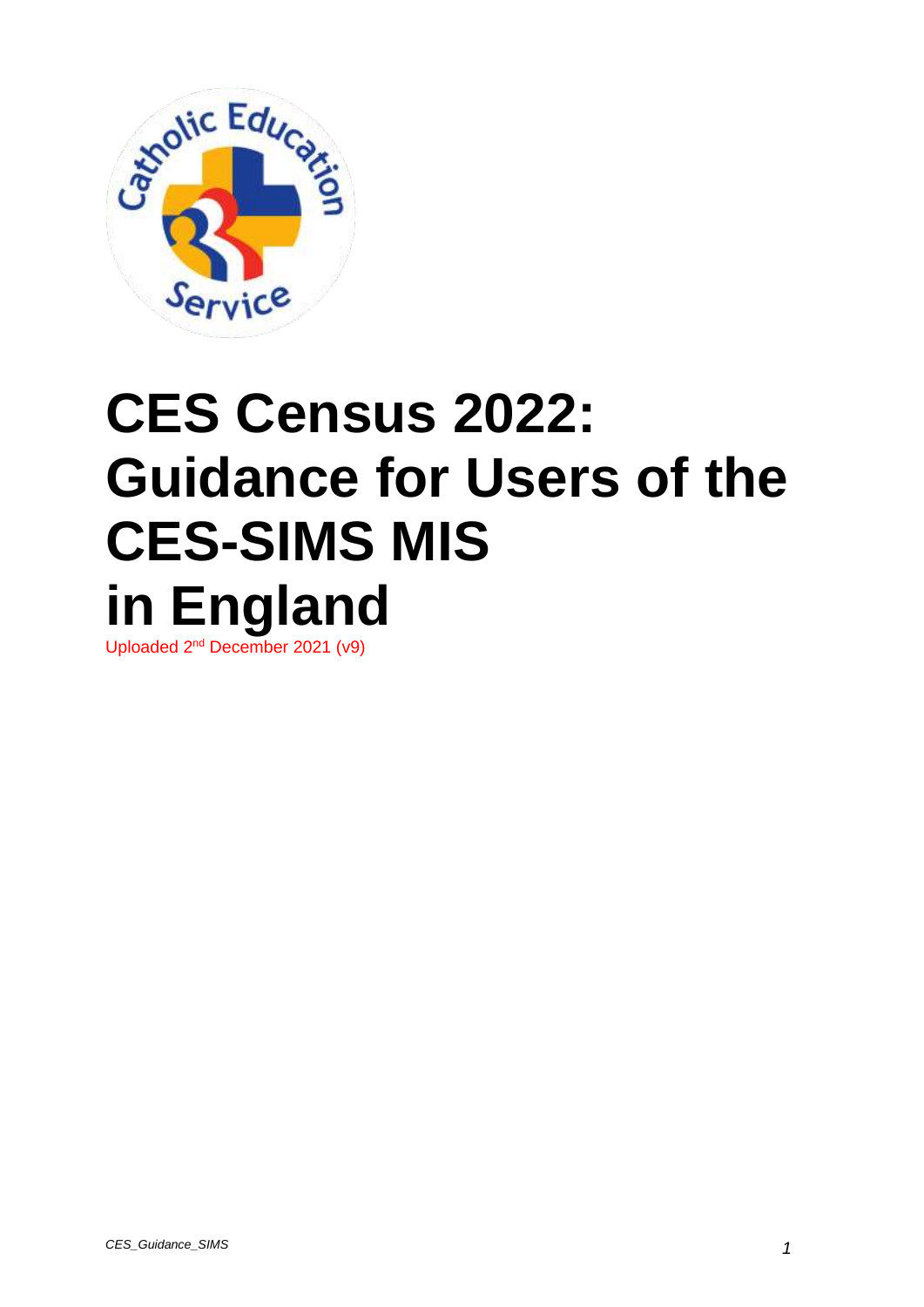### **Contents**

| Check 1: Ensure all the data in the SIMS modules is up-to-date5 |  |
|-----------------------------------------------------------------|--|
|                                                                 |  |
|                                                                 |  |
|                                                                 |  |
|                                                                 |  |
|                                                                 |  |
|                                                                 |  |
|                                                                 |  |
|                                                                 |  |
|                                                                 |  |
|                                                                 |  |
|                                                                 |  |
|                                                                 |  |
|                                                                 |  |
|                                                                 |  |
|                                                                 |  |
|                                                                 |  |
|                                                                 |  |
|                                                                 |  |
|                                                                 |  |
|                                                                 |  |
|                                                                 |  |
|                                                                 |  |
|                                                                 |  |
|                                                                 |  |
|                                                                 |  |
|                                                                 |  |
|                                                                 |  |
|                                                                 |  |
|                                                                 |  |
|                                                                 |  |
|                                                                 |  |
|                                                                 |  |
|                                                                 |  |
|                                                                 |  |
|                                                                 |  |
|                                                                 |  |
|                                                                 |  |
|                                                                 |  |
|                                                                 |  |
|                                                                 |  |
|                                                                 |  |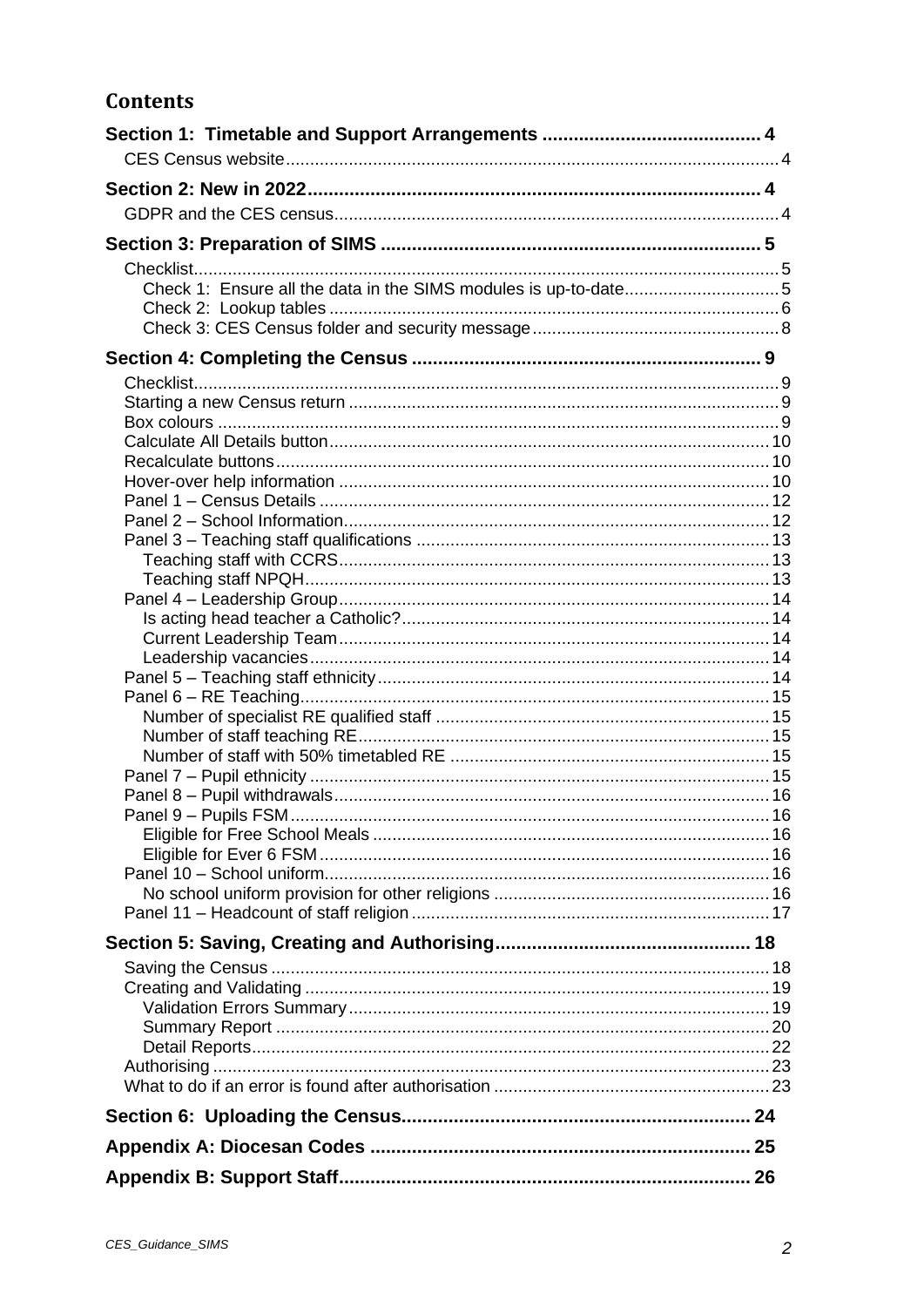| Appendix F - Adding Missing Lookups for the CES Census 32 |  |
|-----------------------------------------------------------|--|
|                                                           |  |
|                                                           |  |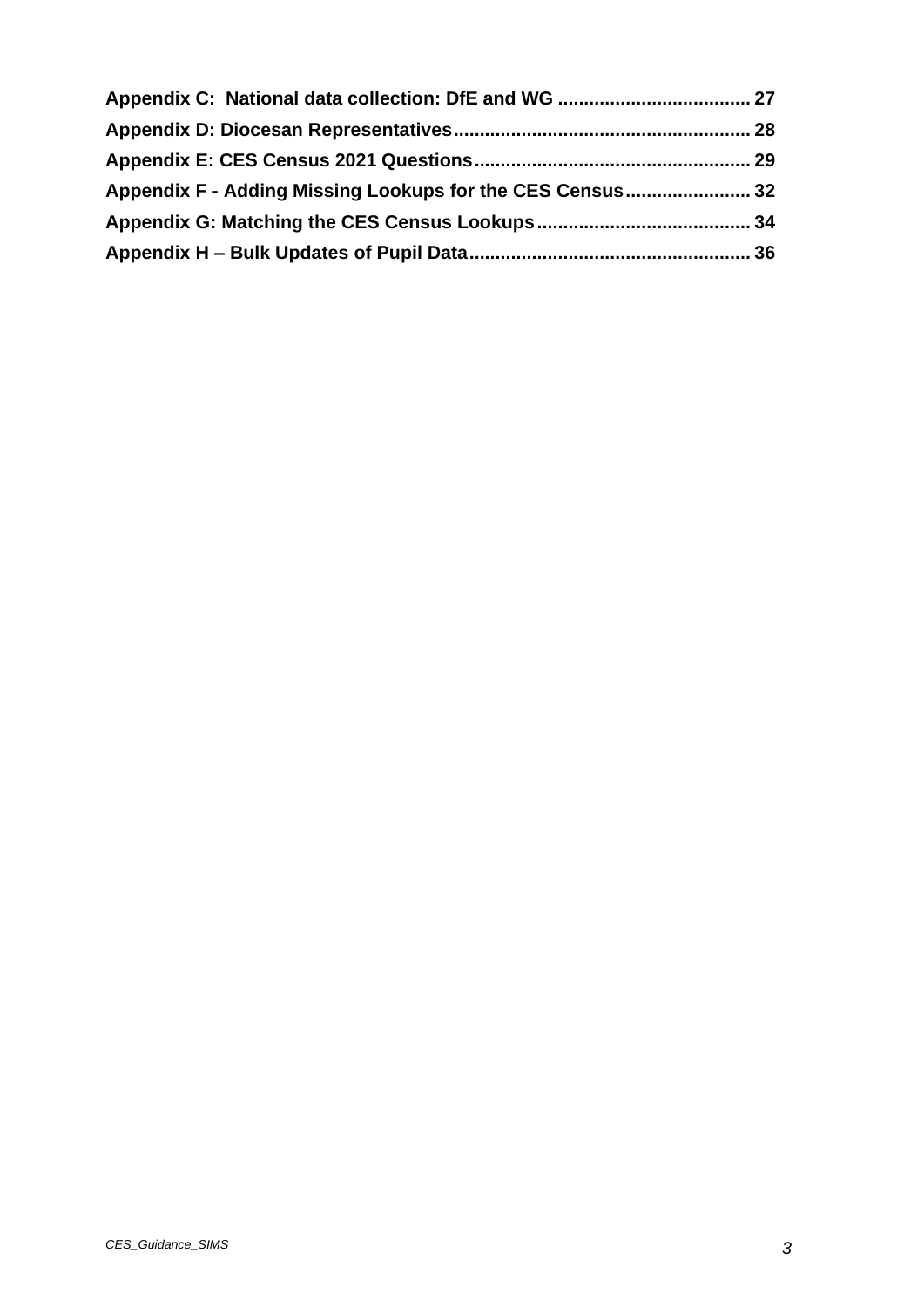# <span id="page-3-0"></span>**Section 1: Timetable and Support Arrangements**

The CES Census starts on 20<sup>th</sup> January in England and 18<sup>th</sup> January in Wales. Schools should complete and submit their returns during the telephone support period which runs from the start date until Friday 11<sup>th</sup> February.

For all support queries please raise a ticket on the online helpdesk at [http://cescensus.org.uk/helpdesk/.](http://cescensus.org.uk/helpdesk/) We aim to respond to all support queries on the day they are raised. The online helpdesk also contains an extensive knowledgebase as well as up to date information about ongoing technical issues should any arise during the census.

During the support period schools can also telephone the helpdesk or the relevant diocesan representative:

- telephone: 020 7901 1909 (9:30 16:00 Monday to Friday)
- telephone or email diocesan census representatives, who are able to assist with common support questions (see appendix D)

If it will not be possible to complete your census before the end of the support period please contact the helpdesk as soon as a delay becomes inevitable. The CES will then work with the school to minimise the delay.

### <span id="page-3-1"></span>**CES Census website**

The CES Census website contains all the resources necessary to complete and upload the Census and is located at: [https://www.cescensus.org.uk.](https://www.cescensus.org.uk/)

# <span id="page-3-2"></span>**Section 2: New in 2022**

The new ethnicity sub-category, White Northern Irish, should be included in ethnicity totals for staff and pupils under White British.

There are no other changes to the census questions.

### <span id="page-3-3"></span>**GDPR and the CES census**

The annual CES Census is the source of all school data collected by the CES. No data on individual pupils is collected in the census. The name of the headteacher is collected, also a contact name and email address which are used solely for census communications the following year.

A document that describes the extent to which the CES census falls within the General Data Protection Regulation (GDPR) can be downloaded on the CES website: [http://catholiceducation.org.uk/ces-census/gdpr-and-the-census.](http://catholiceducation.org.uk/ces-census/gdpr-and-the-census) This document addresses questions that the CES has received from schools that raised concerns about the CES census and privacy of schools' data.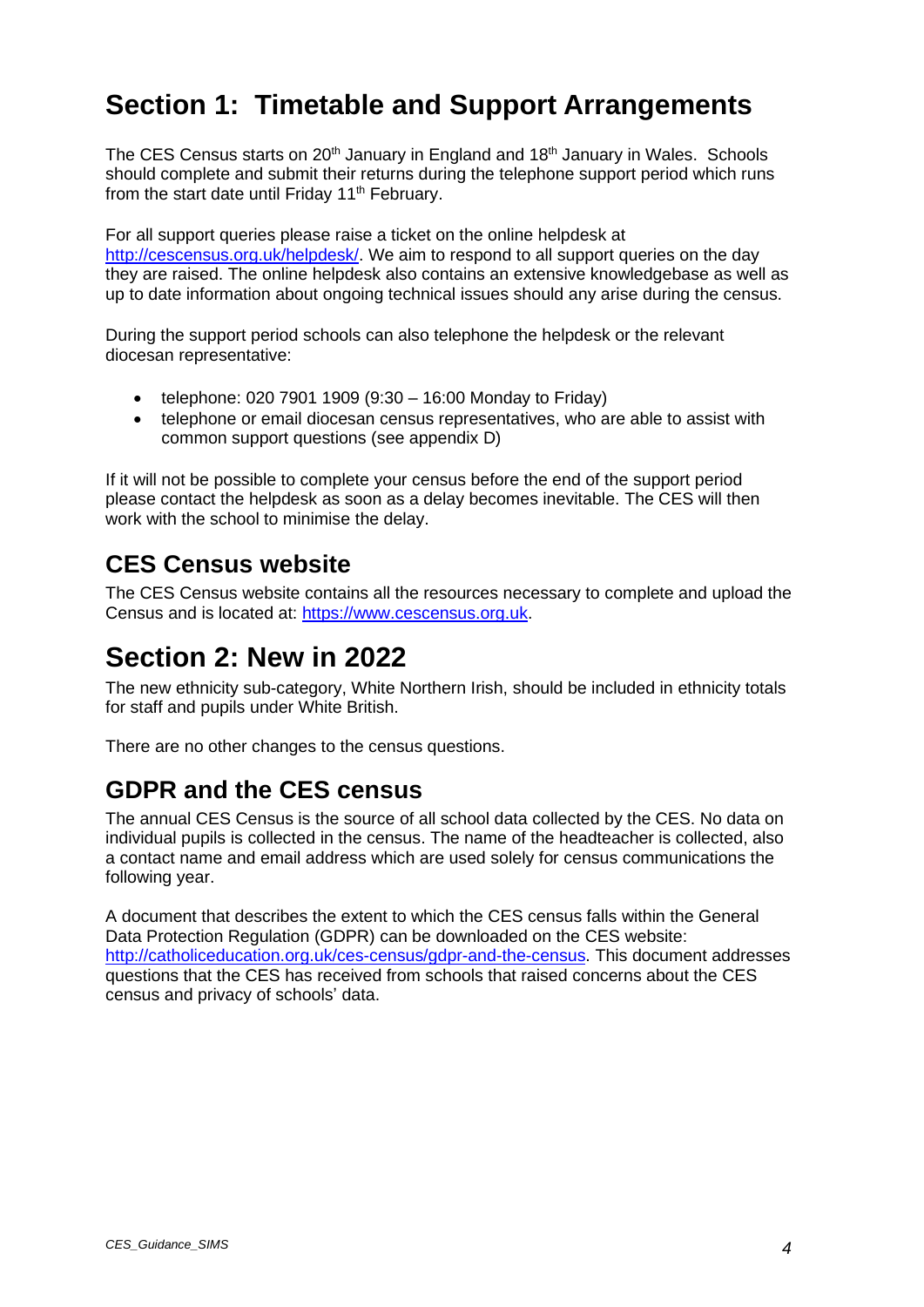# <span id="page-4-0"></span>**Section 3: Preparation of SIMS**

### <span id="page-4-1"></span>**Checklist**

There are three checks that you need to make prior to completing your CES Census:

- 1. **Ensure data in SIMS modules is up-to-date.**
- 2. **Ensure look-up tables are in place and up to date**.
- 3. **CES Census folder and security message.**

#### <span id="page-4-2"></span>*Check 1: Ensure all the data in the SIMS modules is up-to-date*

SIMS data is held within **modules**, eg Staff or Pupil/Student Details. 90% of the data used by the CES Census is held in SIMS modules so it is important to ensure that the data in SIMS is up to date before running the Census. The 10% of data not held in SIMS must be entered in the Census panels each time a Census is completed (eg questions related to teaching of RE).

If the SIMS data is not kept up to date it will need to be entered into the Census panels each time the Census is completed. The Census will therefore take longer to complete.

It is therefore imperative that the fields needed for the CES Census are completed in the appropriate SIMS module in advance of completing the Census.

You should ensure that:

- All new pupils have been assigned a religion and an ethnicity
- All new members of staff have been assigned a religion and an ethnicity
- Free School Meals information is up to date
- Any member of staff with a Catholic Certificate in Religious Studies has this or "CCRS" assigned as a qualification
- Any member of staff with a National Professional Qualification for Headship has this or "NPQH" assigned as a qualification
- In the case of maintained schools, ensure that only members of the leadership team i.e. executive head teacher; head teacher; deputy head teacher and assistant head teacher have been allocated to the leadership category in SIMS. Independent schools and colleges may choose to assign holders of equivalent roles (eg members of the senior management team) to the CES Leadership Team category.
- In the case of support staff, ensure that members of staff carrying out roles listed in Appendix B have been assigned those roles in SIMS.

**Bulk Update** can be used for entry of religion and ethnicity to several pupils simultaneously. See Appendix H for further information.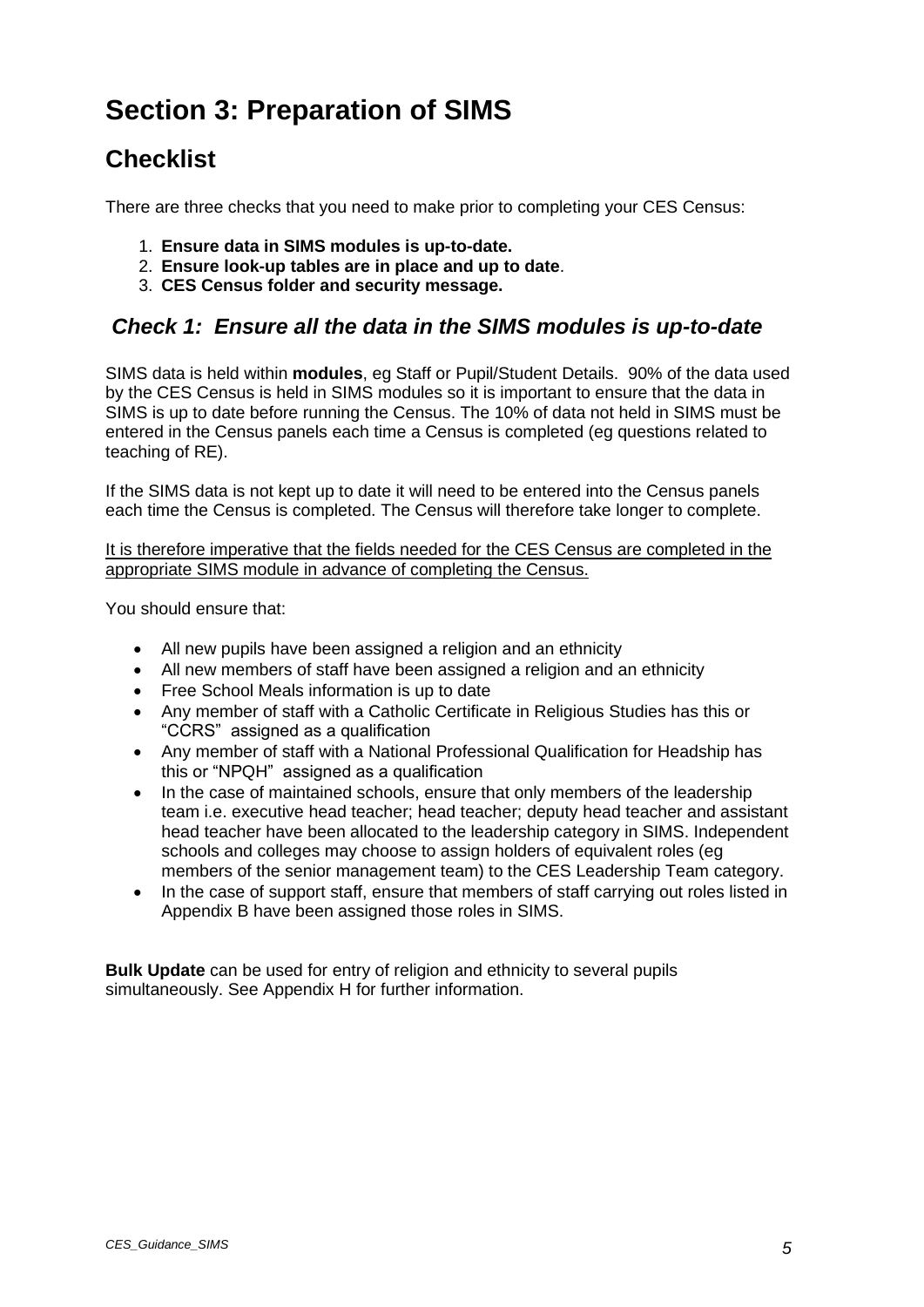#### <span id="page-5-0"></span>*Check 2: Lookup tables*

There are three lookups that need to have categories assigned to them for the CES Census:

| <b>Lookup Table</b> | Category                                   |
|---------------------|--------------------------------------------|
| Pupil religion      | Roman Catholic                             |
| Staff religion      | Roman Catholic                             |
| Staff ethnicity     | Traveller of Irish / Gypsy / Roma Heritage |

Because these categories are not present as part of the standard SIMS lookups the CES Census needs to be told where they are.

**If you have used SIMS CES Census before** then these lookups will be set up and linked to the CES Census. You can now move on to "Step 3: setting up a folder in which to save files".

**If you have not used SIMS CES Census before** then the SIMS Autumn upgrade should have installed any missing categories for you and linked them automatically to the CES Census.

You should, however, check that the update has set up the lookups correctly. Therefore, the first time you run the CES Census using SIMS you will need to follow these two steps:

#### **1. Check SIMS Lookups**

Follow the **Tools | Lookups | Maintain** route and check the three lookups:

In Description, type *ethnicity* and in Data Area type *Staff*. Click *Search*, highlight the resulting 'Ethnicity – Staff' field and click *Open.* Scroll down the list of values and check whether 'Traveller of Irish / Gypsy / Roma Heritage' is present.

In Description, type *Religion* and in Data Area type *Staff*. Click *Search*, highlight the resulting 'Religion – Staff' field and click *Open.* Scroll down the list of values and check whether 'Roman Catholic' or 'Catholic' is present.

In Description, type *Home Religion* and in Data Area type *Student*. Click *Search*, highlight the resulting 'Home Religion – Student' field and click *Open.* Scroll down the list of values and check whether 'Roman Catholic' or 'Catholic' is present.

#### **If any of the above values are missing, see Appendix F for detailed instructions on how to add them**.

#### **2. Check CES Census Lookups**

Appendix G contains greater detail and more screenshots for this step.

#### Follow the route: **Tools | Statutory Return Tools | Update CES Census Lookups**.

The SIMS lookups will appear in the drop down menu at the right hand side of each category for which they refer (see screen below).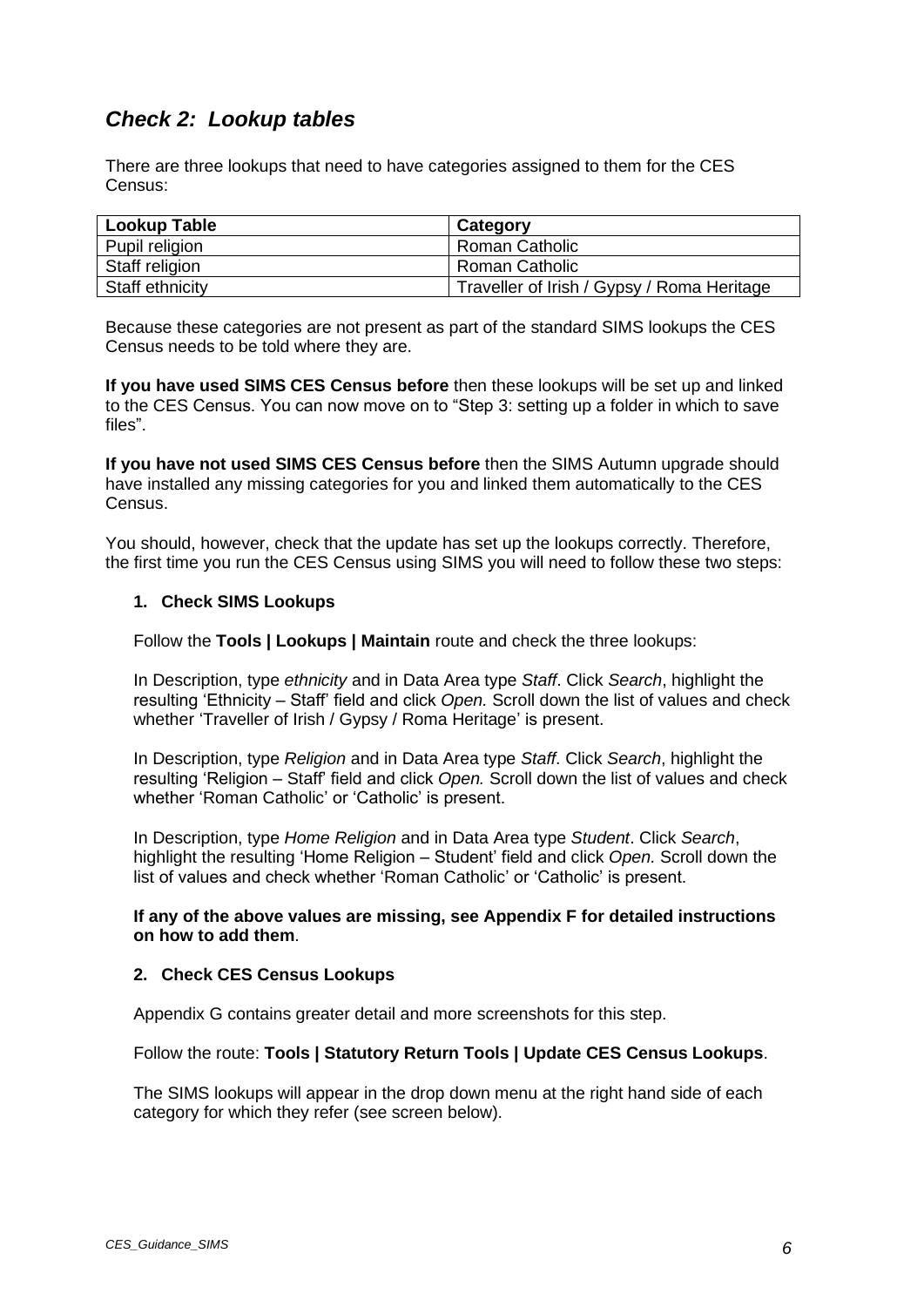| - SIMS .net: Green Abbey School<br>Focus Reports Routines Tools Window       | Help                                                                |   |                      | $\sim$ | о | ×  |
|------------------------------------------------------------------------------|---------------------------------------------------------------------|---|----------------------|--------|---|----|
|                                                                              | <b>Grand - Horman &amp; 8 LIP HIS MINGE &amp; &amp; 0 &amp; E E</b> |   |                      |        |   | Ġ. |
| <b>Update CES Census Lookups</b>                                             |                                                                     |   |                      |        |   |    |
| Save Undo                                                                    |                                                                     |   | Links - Help & Close |        |   |    |
| 1 Staff Related Lookups 2 Pupil Related Lookups                              |                                                                     |   |                      |        |   |    |
| 1 Staff Related Lookups                                                      |                                                                     |   |                      |        |   |    |
| Catholic Religion                                                            | Christian - Catholic<br>w                                           | ٠ |                      |        |   |    |
| Traveller of Irish/Gypsy/Roma heritage Ethnicity Traveller of Irish Heritage | $\mathcal{M}$                                                       | ٠ |                      |        |   |    |
|                                                                              |                                                                     |   |                      |        |   |    |
| <b>2 Pupil Related Lookups</b>                                               |                                                                     |   |                      |        |   |    |
| Catholic Religion                                                            | Christian - Catholic                                                | ٠ |                      |        |   |    |

If any of these drop down menus do not have a value selected, then they have not been matched to the CES Census. In this case, go to appendix G for detailed instructions on how to complete the process. The screen above shows a set of matched CES lookups.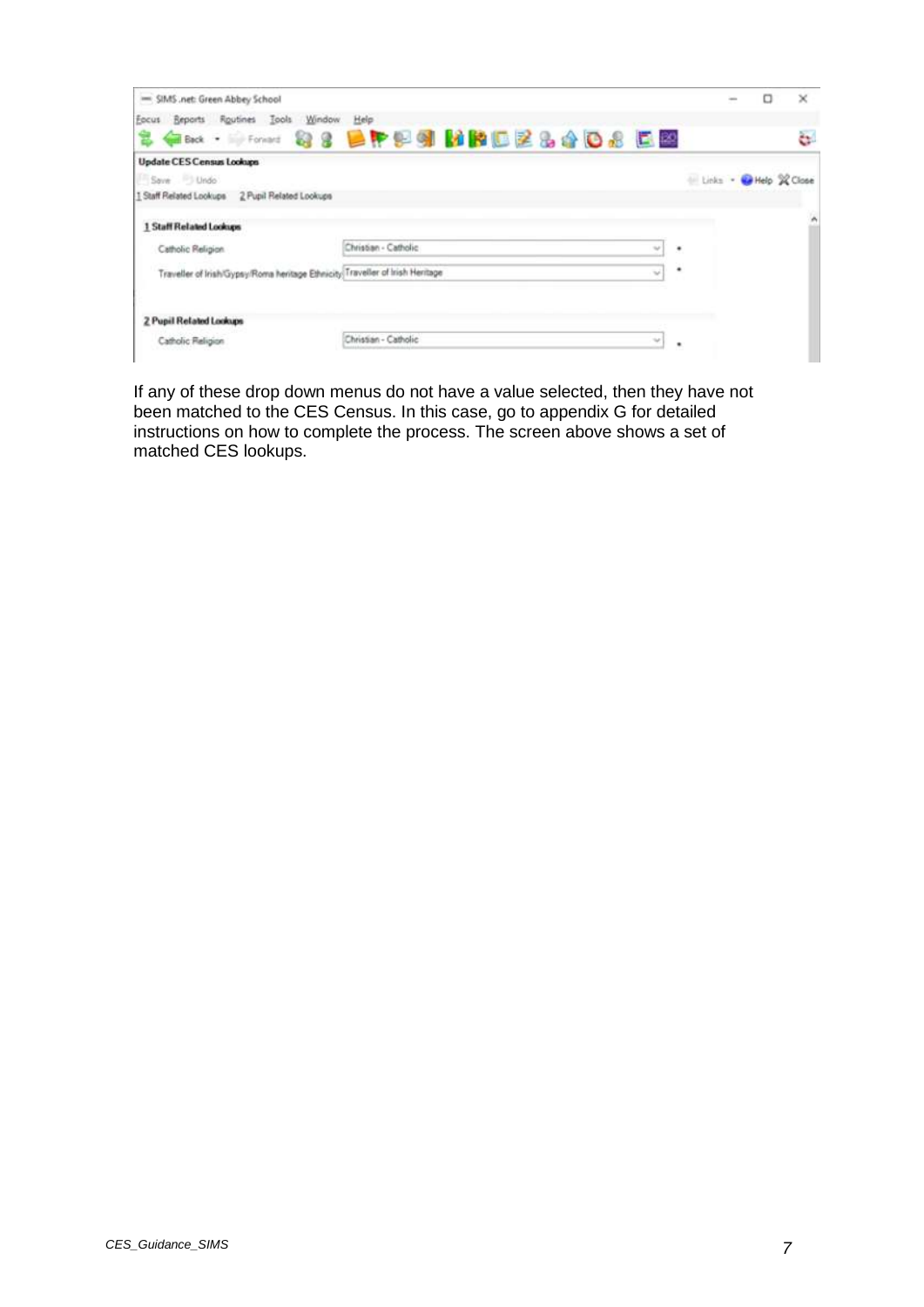#### <span id="page-7-0"></span>*Check 3: CES Census folder and security message*

#### Follow the route **Routines | Statutory Returns | Schools CES Census**

Check that the CES Census folder in which the Census files are saved is a valid file location (see the screen below).

**Important note for schools with centrally hosted SIMS.** If SIMS is hosted by a local authority it must be ensured that the folder where the files will be saved is accessible from outside SIMS, ie the folder must be on the school network or on a PC. If the folder is on the LA network you will not be able to upload the Census file.

It is good practice to put a security message on files containing data so that it will be displayed on the final report in hard and electronic versions. A default message (*This report contains sensitive information*.) is shown in the screenshot below and can be retained without doing anything. In order to change the security message, click on the *Security Message* box and type in the chosen message.

| <b>Security Message</b>                                                     |                                                                                                  | <b>Census Folder</b>                                                                                                                               |             |              |            |                 |   |              |
|-----------------------------------------------------------------------------|--------------------------------------------------------------------------------------------------|----------------------------------------------------------------------------------------------------------------------------------------------------|-------------|--------------|------------|-----------------|---|--------------|
| SIMS .net Green Abbey School                                                |                                                                                                  |                                                                                                                                                    |             |              |            |                 | П | ×            |
| Focus<br>Back .                                                             | Reports Routines Tools<br>Window<br>ЪQ<br>Forward<br>黛                                           | Help<br>A P & O & B & B & D & E &                                                                                                                  |             |              |            |                 |   | è.           |
|                                                                             | CES Return Browser [Fileset ID: 1700 (SIMS.net)]<br>New Copen Colete Delete Browse Next Previous | Copy                                                                                                                                               |             |              |            |                 |   | Help & Close |
| <b>CES Census Folder</b>                                                    | C:\SIMS Returns\2011EGA\School Census                                                            | $\overline{\phantom{a}}$                                                                                                                           |             |              |            |                 |   |              |
| Security message for Poports<br>This report contains sensitive information. |                                                                                                  |                                                                                                                                                    |             |              |            |                 |   |              |
|                                                                             |                                                                                                  |                                                                                                                                                    |             |              |            |                 |   |              |
|                                                                             |                                                                                                  |                                                                                                                                                    |             |              |            | Default Message |   |              |
| Description                                                                 |                                                                                                  | File Name                                                                                                                                          | Census Date | Date Created | Validated  | Authorised Date |   |              |
| CES Return 2021 v01                                                         |                                                                                                  | 8234321 CES 823XX21 001.UNA                                                                                                                        | 21/01/2021  | 15/12/2020   | 15/12/2020 |                 |   |              |
|                                                                             |                                                                                                  |                                                                                                                                                    |             |              |            |                 |   |              |
|                                                                             |                                                                                                  |                                                                                                                                                    |             |              |            |                 |   |              |
|                                                                             |                                                                                                  |                                                                                                                                                    |             |              |            |                 |   |              |
|                                                                             |                                                                                                  |                                                                                                                                                    |             |              |            |                 |   |              |
| <b>CES Detail</b>                                                           |                                                                                                  |                                                                                                                                                    |             |              |            |                 |   |              |
|                                                                             |                                                                                                  | Save Undo Create & Validate Authorise Summary Report E Detail Reports .                                                                            |             |              |            |                 |   | Help & Close |
|                                                                             |                                                                                                  | 1 Census Details 2 School Information 3 Teaching Staff Qualification 4 Leadership Group 5 Teaching Staff Ethnicity 6 RE Teaching 7 Pupil Ethnicity |             |              |            |                 |   |              |
|                                                                             |                                                                                                  | 8 Pupil Virthdrawals 9 Pupils FSM 10 School Uniform 11 Headcount of Staff Religion                                                                 |             |              |            |                 |   |              |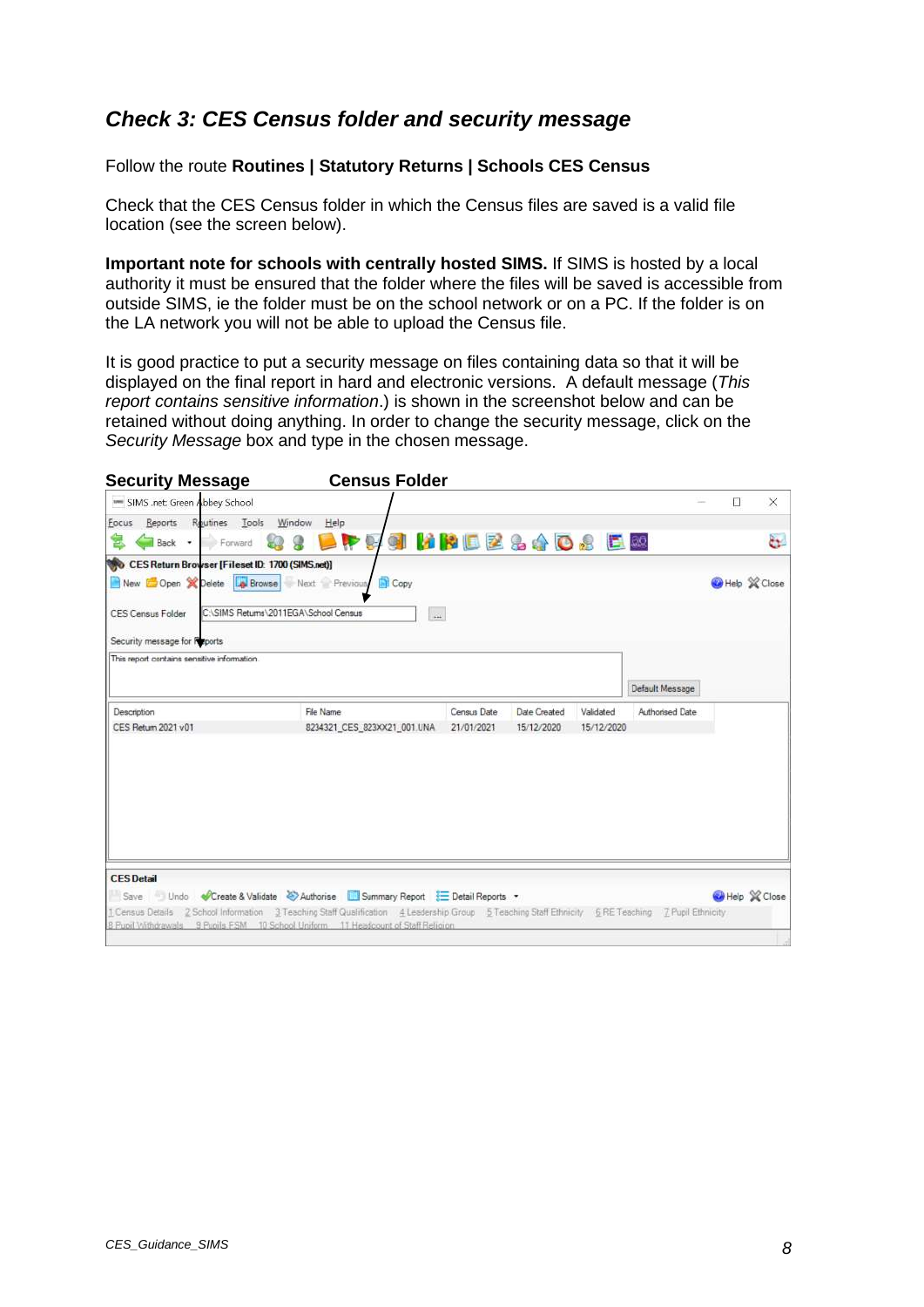# <span id="page-8-0"></span>**Section 4: Completing the Census**

### <span id="page-8-1"></span>**Checklist**

To complete the census follow these steps (further details in this section and section 6):

- 1. Create a new CES Census
- 2. Complete missing information in panel 2 (school information)
- 3. Press 'Calculate all details' button to populate remaining panels

In panels 3 to 11:

- 4. Complete answers not calculated by SIMS
- 5. Check answers that SIMS has calculated and correct if necessary
- 6. Save the Census
- 7. Create and validate
- 8. Check the summary report
- 9. When signed off by head, authorise the Census

The CES Census comprises eleven panels:

- 1. Census Details
- 2. School Information
- 3. Teaching Staff Qualification
- 4. Leadership Group
- 5. Teaching Staff Ethnicity
- 6. RE Teaching
- 7. Pupil Ethnicity
- 8. Pupil Withdrawals
- 9. Pupils FSM
- 10. School Uniform
- 11. Headcount of Staff Religion

There is no restriction on the number of Census returns that can be completed. CAPITA strongly suggest doing a 'dry run' before completing the final return. This enables errors and omissions in the set-up procedure to be identified and corrected in advance of the Census date. If errors are identified after submission you should submit a corrected census file which will automatically replace any earlier files.

### <span id="page-8-2"></span>**Starting a new Census return**

To start completing the return, follow the route:

#### **Routines | Statutory Returns | Schools CES Census**

This will bring up the start screen for completing the return. Clicking the *New* button on the top left hand side of the screen will start a new Census return file.

### <span id="page-8-3"></span>**Box colours**

The boxes will be coloured bright yellow if the data is generated from SIMS. If the user edits the data then the box containing the edited data will change to pale yellow (as shown below).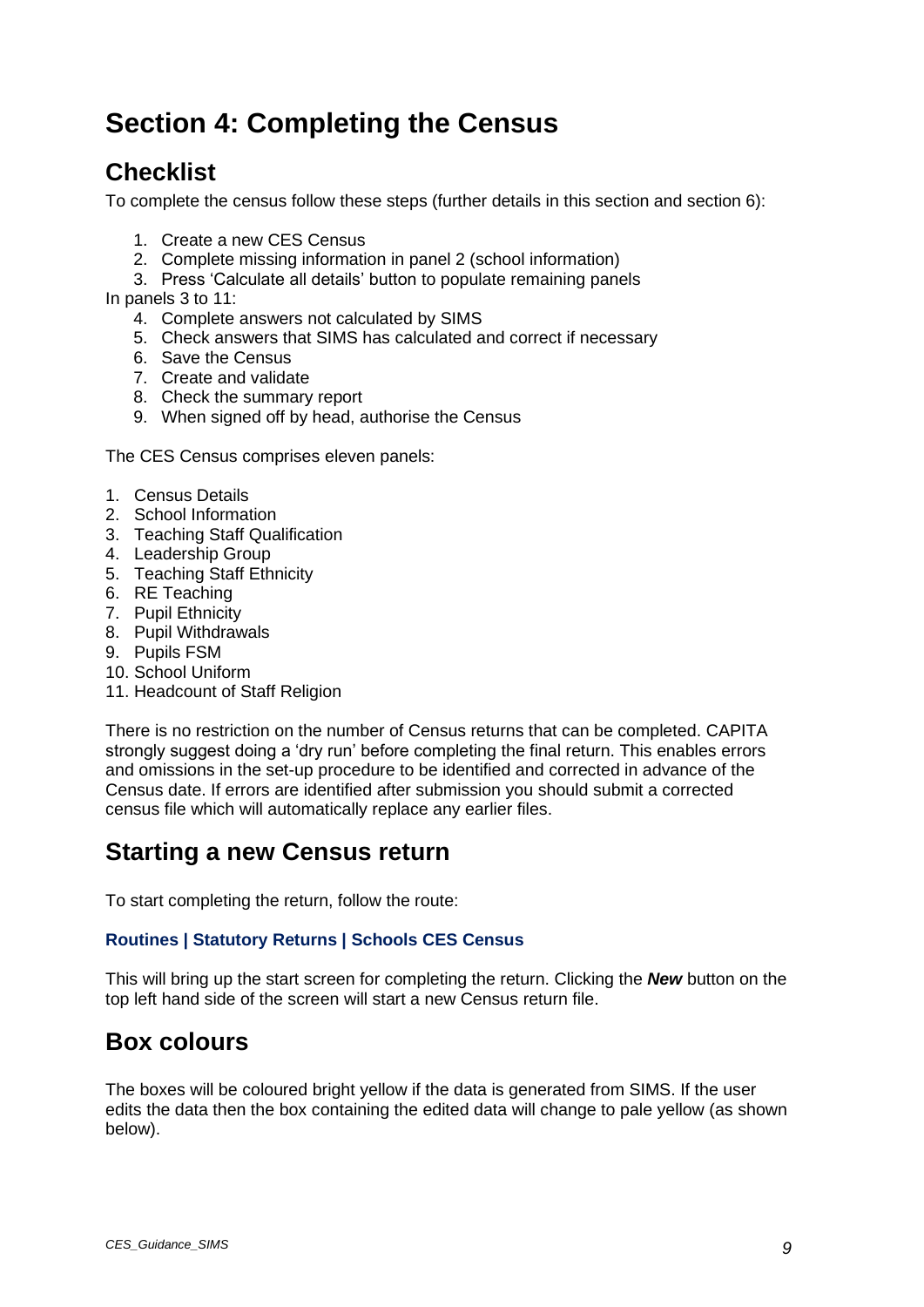| Teaching Staff With CCRS                     |                                                          |             |                |                  |
|----------------------------------------------|----------------------------------------------------------|-------------|----------------|------------------|
| <b>Teaching Staff NPQH</b>                   |                                                          | Jount       |                |                  |
|                                              | Catholic male teaching staff with qualification          |             |                |                  |
| Other male teaching staff with qualification |                                                          |             |                |                  |
|                                              | Catholic female teaching staff with qualification        |             | $\bf{0}$       |                  |
|                                              | Other female teaching staff with qualification           |             |                |                  |
|                                              | Catholic male teaching staff undertaking qualification   |             | n              |                  |
|                                              | Other male teaching staff undertaking qualification      |             | 0              |                  |
|                                              | Catholic female teaching staff undertaking qualification |             | 0              |                  |
|                                              |                                                          | Total staff | $\overline{2}$ |                  |
|                                              | Ш                                                        |             |                |                  |
|                                              |                                                          |             |                | œ<br>Recalculate |

If an answer is not generated by SIMS (eg staff undertaking the NPQH qualification) then the box will be white and once the user has edited the box, it will go pale yellow.

### <span id="page-9-0"></span>**Calculate All Details button**

On Panel 2 (School Information – see below) there is a *Calculate All Details* button. When the user clicks on this button, all the data that is generated from SIMS populates the relevant panels. If it is not already in the SIMS database, type the information into each of the blank spaces.

If the *Calculate all Details* button is selected after any editing has taken place then this will recalculate all panels and any editing will be lost.

### <span id="page-9-1"></span>**Recalculate buttons**

The *Recalculate* buttons are on each panel where data is generated from SIMS.

The user can make amendments to the data obtained from SIMS. If the user edits the information, then the box will go pale yellow as already described above. If a box changes to red, this indicates that there is a conflict between the information already collected from SIMS and the information which is being added. It will not be possible to do anything further until the error has been corrected. The section at the bottom left of the screen will indicate the nature of the error.

If the user decides the information he or she has added is incorrect, then it can be removed by clicking the *Recalculate* button. The necessary information can be added to a field at this stage, but it will only transfer to the CES Census. It will not update the information held in the SIMS system. Therefore, it is advisable to add the information into the SIMS system in the appropriate area (eg adding staff information on qualifications in the Personnel module).

### <span id="page-9-2"></span>**Hover-over help information**

Several boxes will display help information when the mouse is moved over the box, as illustrated below.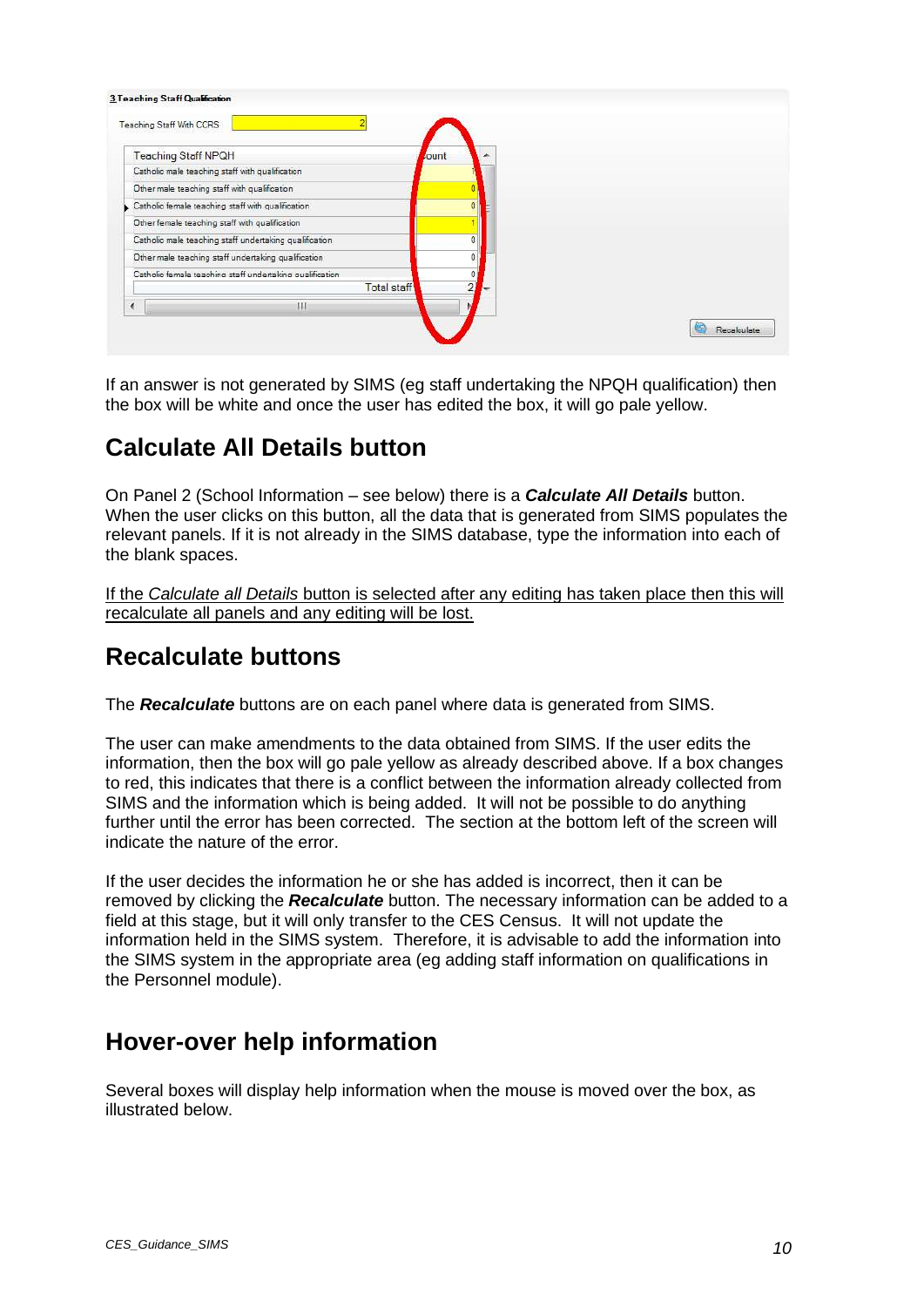| Teaching Staff With CCRS                                 |                    |                | 1. Catholic Certificate in Religious Studies.                  |  |
|----------------------------------------------------------|--------------------|----------------|----------------------------------------------------------------|--|
| <b>Teaching Staff NPQH</b>                               |                    |                | 2. Headcount: Number of individuals whether full or part time. |  |
| Catholic male teaching staff with qualification          |                    |                |                                                                |  |
| Other male teaching staff with qualification             |                    |                |                                                                |  |
| Catholic female teaching staff with qualification        |                    | $\overline{0}$ | Ξ                                                              |  |
| Other female teaching staff with qualification           |                    |                |                                                                |  |
| Catholic male teaching staff undertaking qualification   |                    | $\Omega$       |                                                                |  |
| Other male teaching staff undertaking qualification      |                    | 0              |                                                                |  |
| Catholic female teaching staff undertaking qualification |                    | 0              |                                                                |  |
|                                                          | <b>Total staff</b> | $\overline{2}$ | $\overline{\mathbf{v}}$                                        |  |
| Ш                                                        |                    |                |                                                                |  |

More substantial help information will remain displayed until the mouse pointer is moved. It is also possible to change the font size. See below:

| Teaching Staff NEGH                                      | Count.                                                                                                                      |  |  |  |
|----------------------------------------------------------|-----------------------------------------------------------------------------------------------------------------------------|--|--|--|
| Catholic male teaching staff with qualification          |                                                                                                                             |  |  |  |
| Other male teaching staff with qualification             | Help                                                                                                                        |  |  |  |
| Catholic female teaching staff with qualification        |                                                                                                                             |  |  |  |
| Other female teaching staff with qualification           | 1. National Professional Quastication for headship.                                                                         |  |  |  |
| Catholic male teaching staff undertaking qualification   | 2. Headcount: Number of individuals whether full or part time.<br>3. In this context 'Other' means of other faiths or none. |  |  |  |
| Other male teaching staff undertaking qualification      |                                                                                                                             |  |  |  |
| Catholic female teaching staff undertaking qualification |                                                                                                                             |  |  |  |
| Other female teaching staff undertaking qualification    | 41 at 1                                                                                                                     |  |  |  |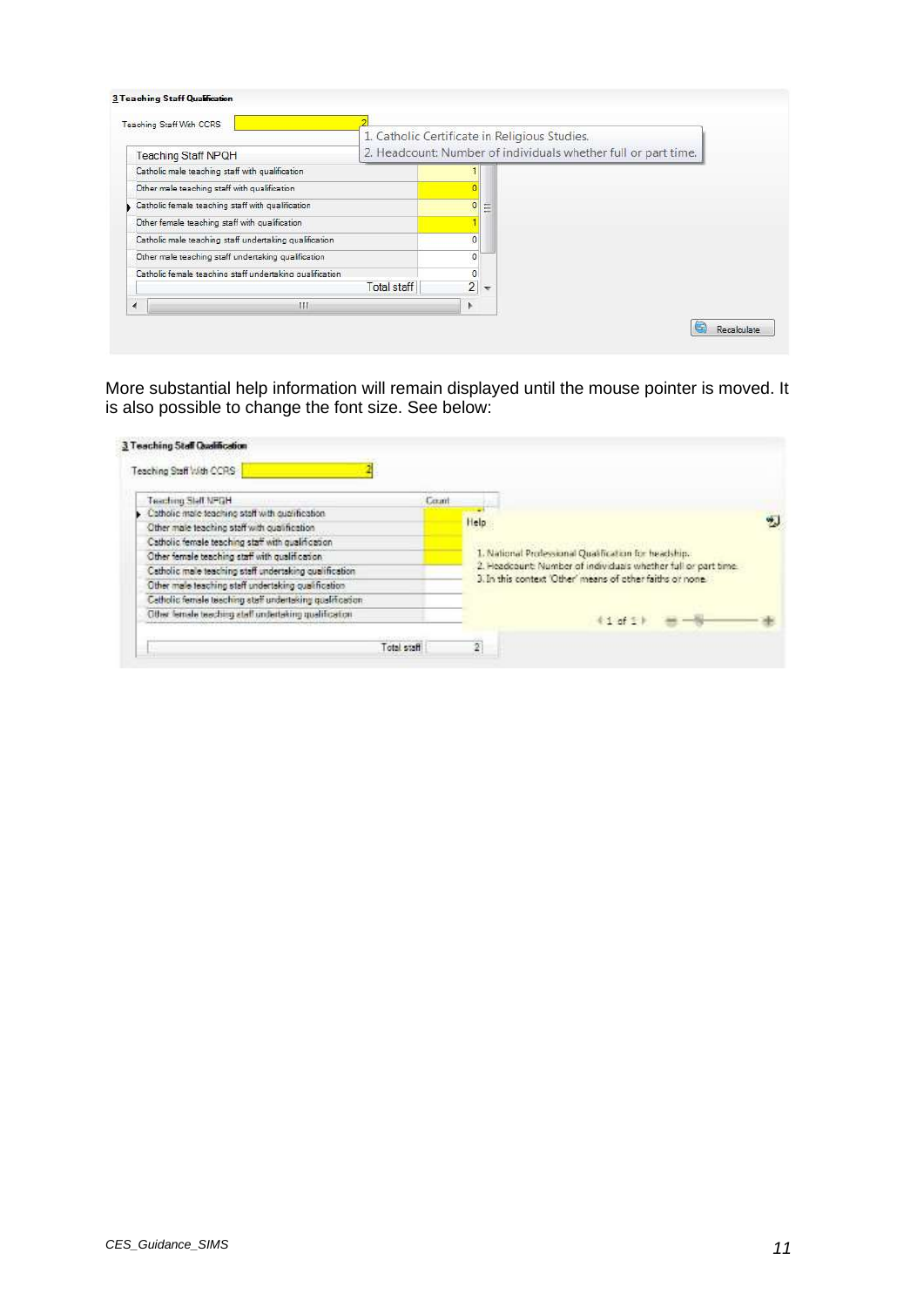### <span id="page-11-0"></span>**Panel 1 – Census Details**

To move to the first section, click on *1 Census Details* near the top of the screen. This will move the cursor into the first section (see below). The reference date will be automatically set and cannot be changed. A default description has been provided, but this can be updated as necessary to permit more than one return to be attempted, e.g. *Dry Run*.

| SIMS .net: Green Abbey School              |                                                                        |                                                                                                                                                                                                                                          |                  |      |                      | $\Box$ | ×             |
|--------------------------------------------|------------------------------------------------------------------------|------------------------------------------------------------------------------------------------------------------------------------------------------------------------------------------------------------------------------------------|------------------|------|----------------------|--------|---------------|
| Reports Routines Tools Window<br>Focus     |                                                                        | $H \circ p$                                                                                                                                                                                                                              |                  |      |                      |        |               |
|                                            |                                                                        | Fax · Directed & 8 GP 5 9 MBC 2 & 4 D & E 50                                                                                                                                                                                             |                  |      |                      |        | Ò.            |
| <b>CES Return Browser Fileset ID: 2001</b> |                                                                        |                                                                                                                                                                                                                                          |                  |      |                      |        |               |
| New Open Delere Norwan Next Previous Copy  |                                                                        |                                                                                                                                                                                                                                          |                  |      |                      |        | Close X Close |
| <b>CES Return Details - New Return</b>     |                                                                        |                                                                                                                                                                                                                                          |                  |      |                      |        |               |
|                                            |                                                                        |                                                                                                                                                                                                                                          |                  |      |                      |        | Hap & Core    |
|                                            |                                                                        | 1 Census Deteils 2 School Information 3 Teaching Staff Qualification 4 Leadership Group 5 Teaching Staff Ethnicity 6 RE Teaching 7 Pupil Ethnicity<br>8 Pupil Withdrawake 9 Pupilla FSM 10 School Uniform 11 Hoodcount of Staff Religion |                  |      |                      |        |               |
| 1 Census Detrils                           |                                                                        |                                                                                                                                                                                                                                          |                  |      |                      |        |               |
| <b>Reference Date</b>                      | 20/01/2022<br>n est                                                    |                                                                                                                                                                                                                                          |                  |      |                      |        |               |
| <b>L'escription</b>                        | CES Return 2022                                                        |                                                                                                                                                                                                                                          |                  |      |                      |        |               |
|                                            |                                                                        |                                                                                                                                                                                                                                          |                  |      |                      |        |               |
| 2 School Information<br>School Name        | Green Abbey School                                                     |                                                                                                                                                                                                                                          |                  |      |                      |        |               |
| LA Number                                  | 823                                                                    |                                                                                                                                                                                                                                          |                  | 4321 |                      |        |               |
| School Address                             | Main O'Fre                                                             | Establishment Number                                                                                                                                                                                                                     |                  |      |                      |        |               |
|                                            | Monkmoor Boad<br>Bedford<br><b>Hedfordshire</b><br>SI <sub>2</sub> SAP |                                                                                                                                                                                                                                          |                  |      |                      |        |               |
|                                            | 851234                                                                 |                                                                                                                                                                                                                                          | 137247           |      |                      |        |               |
| Telephone Number<br>Hearl Teacher          | Adrien Blacker                                                         | Unique Reference Number                                                                                                                                                                                                                  |                  |      |                      |        |               |
| School Wabcita                             |                                                                        | School Erici                                                                                                                                                                                                                             | office@ga.org.uk |      |                      |        |               |
|                                            | Secondary                                                              |                                                                                                                                                                                                                                          | Community        |      |                      |        |               |
| School Phase                               |                                                                        | School Governance                                                                                                                                                                                                                        |                  |      |                      |        |               |
| Gender on entry to school. Both            |                                                                        | Gender on entry to 6th form<br>$\mathcal{A}$                                                                                                                                                                                             | <b>Brth</b>      |      | $\sim$               |        |               |
|                                            |                                                                        |                                                                                                                                                                                                                                          |                  |      | <b>School Detail</b> |        |               |
| Ready                                      |                                                                        |                                                                                                                                                                                                                                          |                  |      |                      |        |               |

### <span id="page-11-1"></span>**Panel 2 – School Information**

To move to the next panel click on the label *2 School information* at the top of the screen, or scroll down and position the cursor in the box *Contact Title*. (The previous boxes in this panel will be completed automatically and cannot be changed).

Check the School Details in the School Information panel and use the 'School Detail' button to correct if necessary. Note that County is displayed in the address details but is no longer used by the Census.

Check the other information in the School Information panel and update as necessary – items shown in bright yellow have been obtained from SIMS but may be edited.

When you select your diocesan code please double check that you have not selected the value above or below by mistake.

**When this panel has been completed click the "Calculate All Details" button to obtain information for the remaining panels**.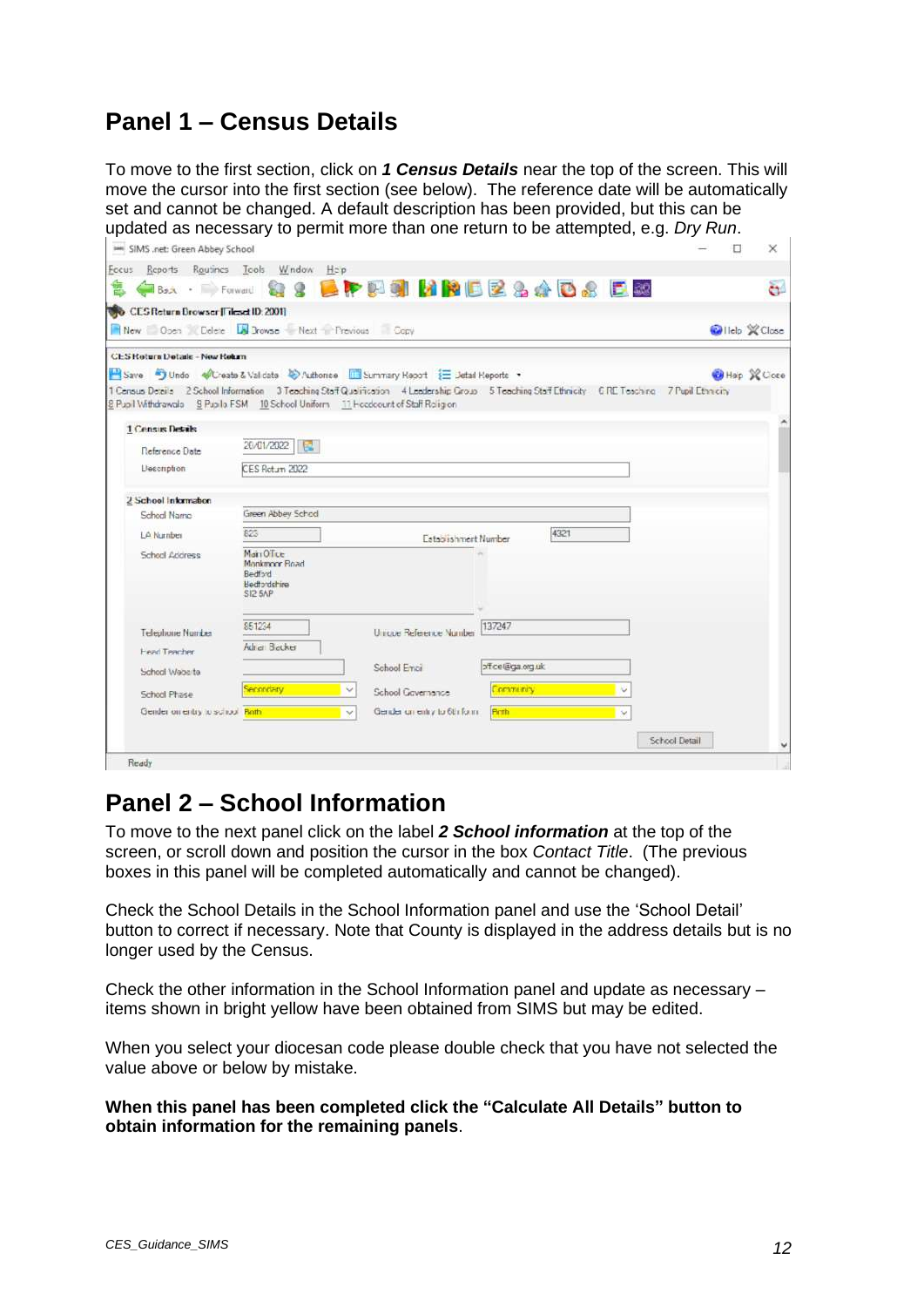# <span id="page-12-0"></span>**Panel 3 – Teaching staff qualifications**

| Teaching Staff With CCRS                                 |       |                |    |  |
|----------------------------------------------------------|-------|----------------|----|--|
| <b>Teaching Staff NPQH</b>                               | Count |                | A. |  |
| Catholic male teaching staff with qualification          |       |                |    |  |
| Other male teaching staff with qualification             |       |                |    |  |
| Catholic female teaching staff with qualification        |       | $\overline{0}$ | 三  |  |
| Other female teaching staff with qualification           |       |                |    |  |
| Catholic male teaching staff undertaking qualification   |       | 0              |    |  |
| Other male teaching staff undertaking qualification      |       | 0              |    |  |
| Catholic female teaching staff undertaking qualification |       | 0              |    |  |
| Total staff                                              |       | $2 -$          |    |  |
| Ш                                                        |       |                |    |  |

#### <span id="page-12-1"></span>*Teaching staff with CCRS*

This is a headcount of all staff with the CCRS qualification (Catholic Certificate in Religious Studies). The figure is calculated automatically by SIMS from the staff professional qualifications details. If 'CCRS' is entered as the name of the qualification it will be counted by the Census.

One other qualification is equivalent to CCRS and may also be included:

CTC: Catholic Teachers' Certificate

This qualification is not counted automatically by SIMS. The panel will need to be amended manually if any staff hold the CTC.

#### <span id="page-12-2"></span>*Teaching staff NPQH*

This is a headcount of staff with the NPQH qualification (National Professional Qualification for Headship). Unlike the CCRS headcount, this one is broken down by gender and Catholicity. The figures are calculated automatically by SIMS from the staff professional qualifications details. If 'NPQH' is entered as the name of the qualification it will be counted by the Census.

The four headcounts of staff undertaking the NPQH qualification are not calculated by SIMS and must therefore be entered manually.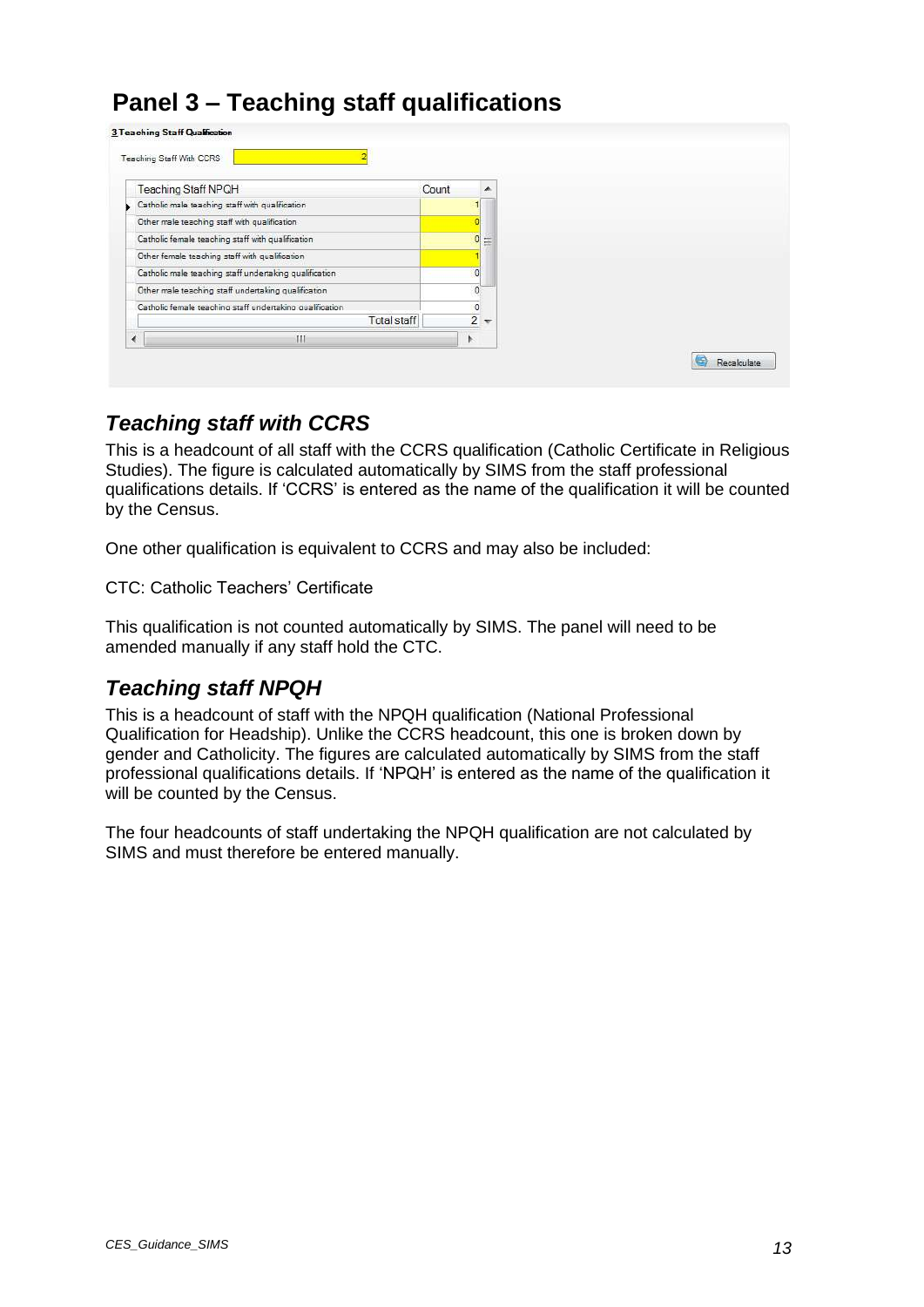| Name                  | Role                   |                               | Gender | Ethnicity            | New                |  |
|-----------------------|------------------------|-------------------------------|--------|----------------------|--------------------|--|
| Anderson Mary         |                        | <b>Assistant Head Teacher</b> | Female | <b>White British</b> | $\mathbb X$ Delete |  |
| <b>Blacker Adrian</b> |                        | Head Teacher1                 | Male   | <b>White British</b> |                    |  |
| <b>Dumbell Steven</b> |                        | Deputy Head Teacher           | Male   | <b>White Irish</b>   |                    |  |
| <b>Hatchett Ruth</b>  |                        | Deputy Head Teacher           | Female | <b>White Irish</b>   |                    |  |
| Leadership Vacancies  |                        |                               |        |                      |                    |  |
| Role<br>Head Teacher1 | Term<br>$\overline{2}$ | New                           |        |                      |                    |  |
|                       |                        | X Delete                      |        |                      |                    |  |
|                       |                        |                               |        |                      |                    |  |
|                       |                        |                               |        |                      |                    |  |

# <span id="page-13-0"></span>**Panel 4 – Leadership Group**

Questions in this section relate to the following leadership team roles: head teacher; executive head teacher; deputy head teacher; assistant head teacher.

#### <span id="page-13-1"></span>*Is acting head teacher a Catholic?*

This question should be answered **only** if there is currently an acting head teacher in the school, otherwise it should be left as 'Not Applicable'.

#### <span id="page-13-2"></span>*Current Leadership Team*

The leadership team is derived by SIMS. If a member of the team is missing they can be added by clicking on the 'New' button, selecting them from the staff details and assigning the correct role.

#### <span id="page-13-3"></span>*Leadership vacancies*

Vacancies in the leadership team must be added manually. Under 'Term' enter the number of school terms that the vacancy has been open.

### <span id="page-13-4"></span>**Panel 5 – Teaching staff ethnicity**

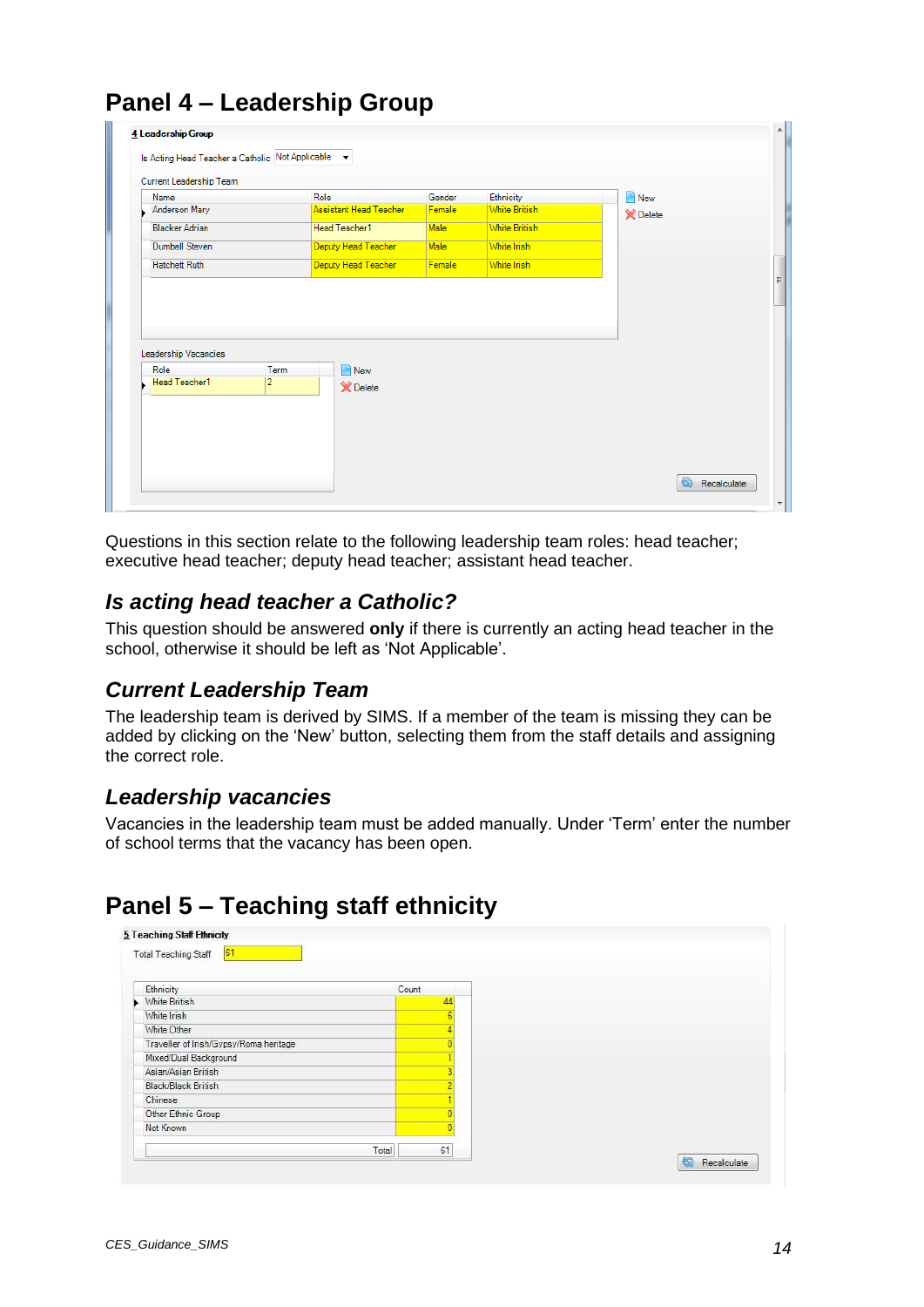This panel is calculated by SIMS. If any figures are incorrect it is advisable to make corrections to the staff details themselves rather than simply correcting the Census totals. If staff details are amended the census totals will be updated by pressing the 'Recalculate' button.

# <span id="page-14-0"></span>**Panel 6 – RE Teaching**

| <b>6 RE Teaching</b>                                      |  |
|-----------------------------------------------------------|--|
| Number of Specialist RE Qualified Staff                   |  |
| Number of Staff Teaching RE                               |  |
| Number of Staff with 50% of Timetabled RE                 |  |
| □ One or more RE Classes are taken by Teaching Assistants |  |
|                                                           |  |

This panel is not calculated by SIMS and must be entered manually.

### <span id="page-14-1"></span>*Number of specialist RE qualified staff*

The number of specialist qualified Religious Education (RE) teachers whose first degree comprised the study of RE in whole or in part.

#### <span id="page-14-2"></span>*Number of staff teaching RE*

<span id="page-14-3"></span>The number of staff whose teaching timetable comprises some RE teaching.

#### *Number of staff with 50% timetabled RE*

The number of staff whose teaching timetable comprises at least 50% of RE teaching.

### <span id="page-14-4"></span>**Panel 7 – Pupil ethnicity**

| Ethnicity                              | Count                   | $\blacktriangle$ |
|----------------------------------------|-------------------------|------------------|
| Traveller of Irish/Gypsy/Roma heritage |                         |                  |
| Mixed/Dual Background                  | 67                      |                  |
| Asian/Asian British                    | 36                      |                  |
| Black/Black British                    | 44                      |                  |
| Chinese                                | $\overline{\tau}$       |                  |
| Other Ethnic Group                     | 21                      | 三                |
| Refused                                | 10                      |                  |
| Not Known                              | $\overline{\mathbf{z}}$ |                  |
|                                        |                         |                  |
|                                        |                         |                  |
| Total                                  | 974                     | $\sim$           |

This panel is calculated by SIMS. If any figures are incorrect it is advisable to make corrections to the student details themselves rather than simply correcting the Census totals. If student details are amended the census totals will be updated by pressing the 'Recalculate' button.

**Important note:** When updating pupil ethnicity ensure that the effective date of the change is set to a date **before** the census date, preferably the date that the pupil started at the school. If the effective date is left as a date after the census date the change will not be detected when the 'Recalculate' button is pressed.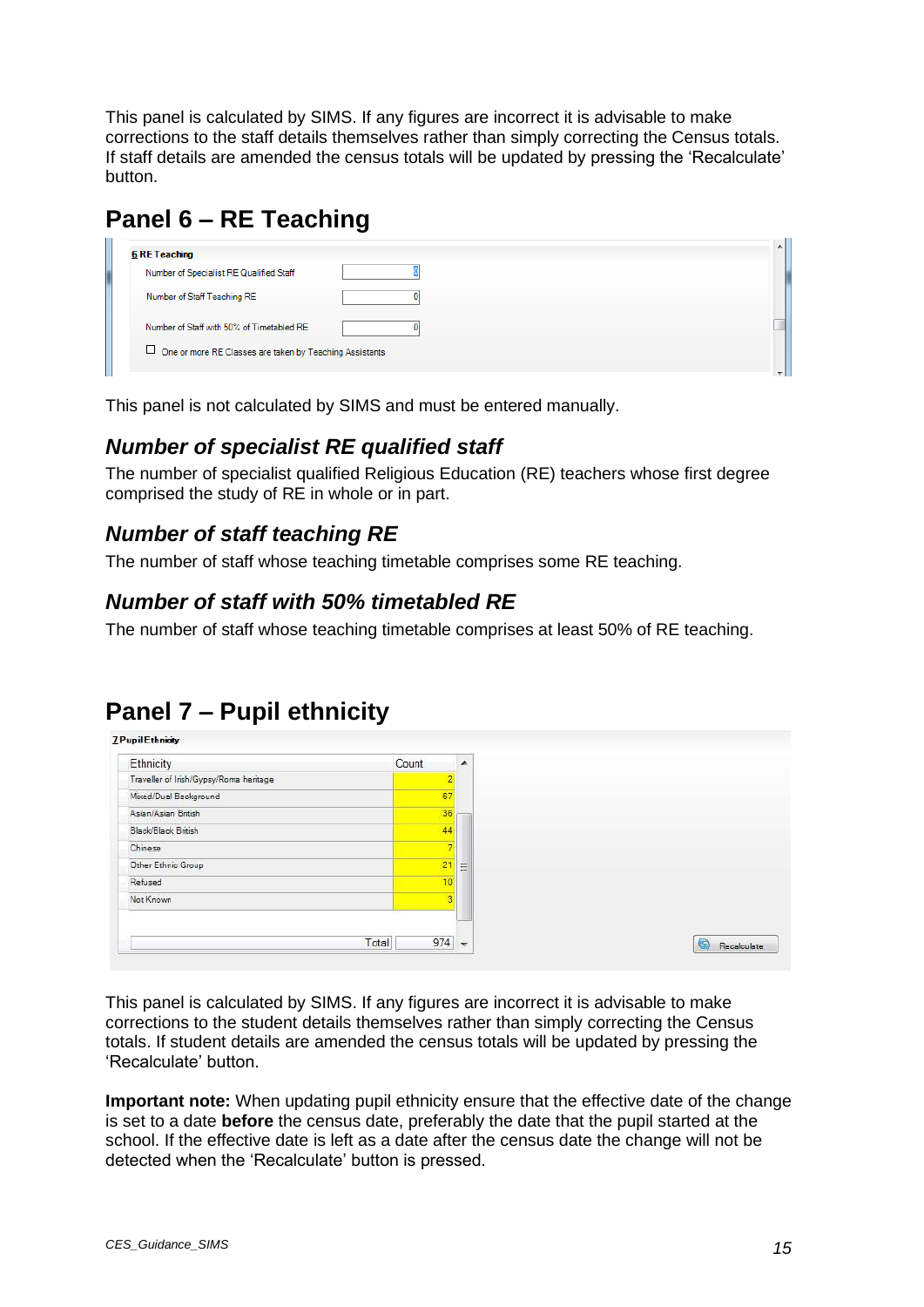# <span id="page-15-0"></span>**Panel 8 – Pupil withdrawals**

| 8 Pupil Withdrawals                           |  |
|-----------------------------------------------|--|
| Total withdrawn from collective worship       |  |
| Y12 and Y13 withdrawn from collective worship |  |
| Number of boys withdrawn from SRE             |  |
| Number of girls withdrawn from SRE            |  |

This panel is not calculated by SIMS and must be entered manually.

SRE: Sex and relationship education.

### <span id="page-15-1"></span>**Panel 9 – Pupils FSM**



This panel is calculated by SIMS.

### <span id="page-15-2"></span>*Eligible for Free School Meals*

The number of pupils eligible for a free school meal on the census day.

#### <span id="page-15-3"></span>*Eligible for Ever 6 FSM*

The number of eligible pupils. For more information on Pupil Premium and Ever 6 FSM go to [www.education.gov.uk/schools/pupilsupport/premium/b0076063/pp.](http://www.education.gov.uk/schools/pupilsupport/premium/b0076063/pp)

### <span id="page-15-4"></span>**Panel 10 – School uniform**



<span id="page-15-5"></span>This panel is not calculated by SIMS and must be entered manually.

#### *No school uniform provision for other religions*

This answer does not necessarily imply that a school has explicitly made no allowance for other religions in its school uniform policy. It may be applicable where a school has no pupils from other religions.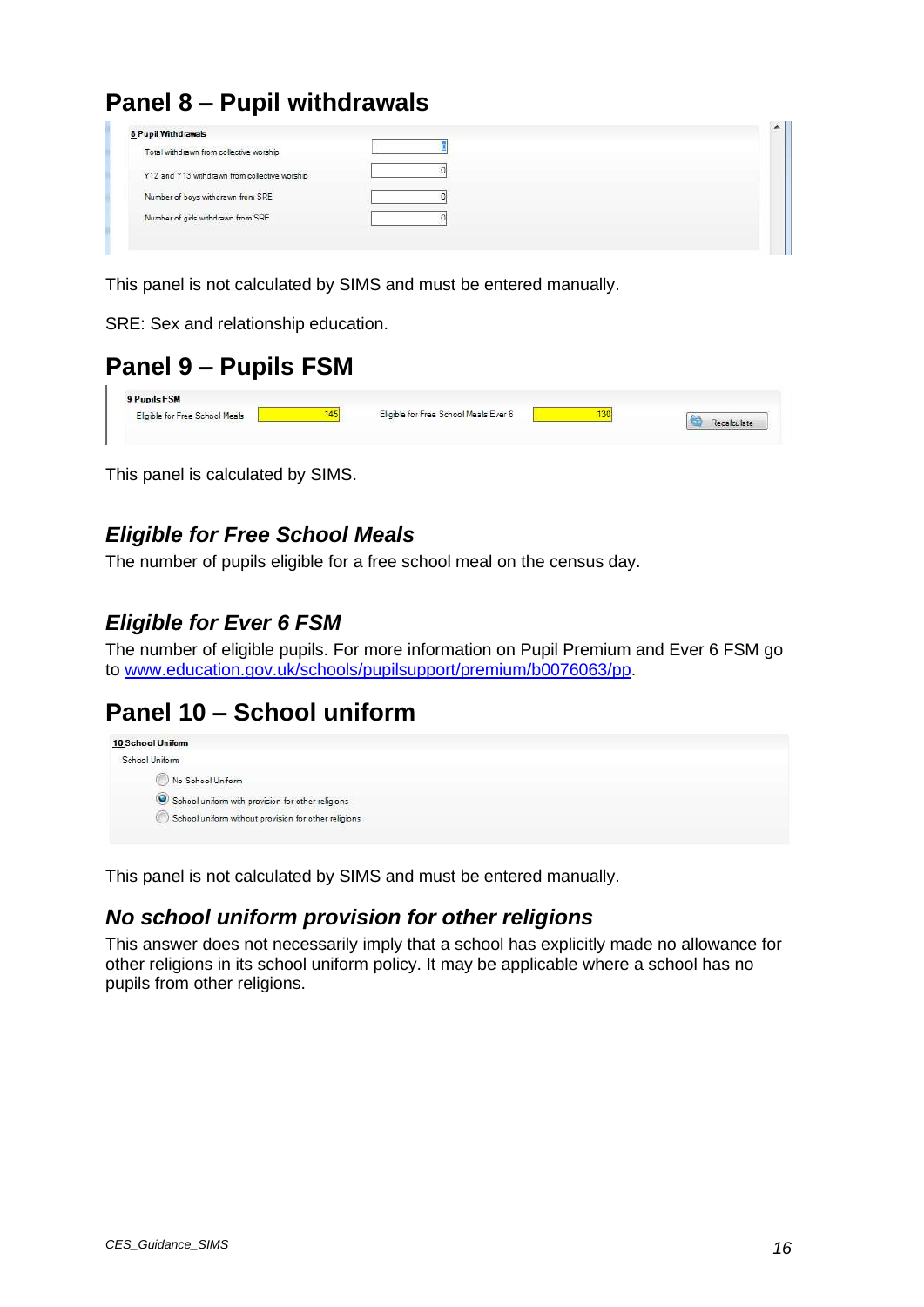### <span id="page-16-0"></span>**Panel 11 – Headcount of staff religion**

| 11 Headcount of Staff Religion    |                                                                     |             |
|-----------------------------------|---------------------------------------------------------------------|-------------|
| <b>Teaching Staff</b><br>Catholic |                                                                     |             |
| Other                             |                                                                     |             |
|                                   | <b>Education Support Staff in Categories Listed in CES Guidance</b> |             |
| Catholic                          | $\overline{ }$                                                      |             |
| <b>Automatical</b><br>Other       | $\sim$                                                              | Recalculate |

This panel is calculated by SIMS but can be amended.

Help buttons are available for the two support staff figures. When pressed, these display a list of all the relevant support staff categories.

The following staff are excluded from the totals:

- teachers on extended (one or more terms) paid or unpaid leave
- supply staff in post for less than a term.

Always ensure that there are the correct figures for Catholic and non-Catholic staff. If the figures for Catholic staff and support staff are shown as zero then the staff lookups may not have been set up correctly (see appendix G).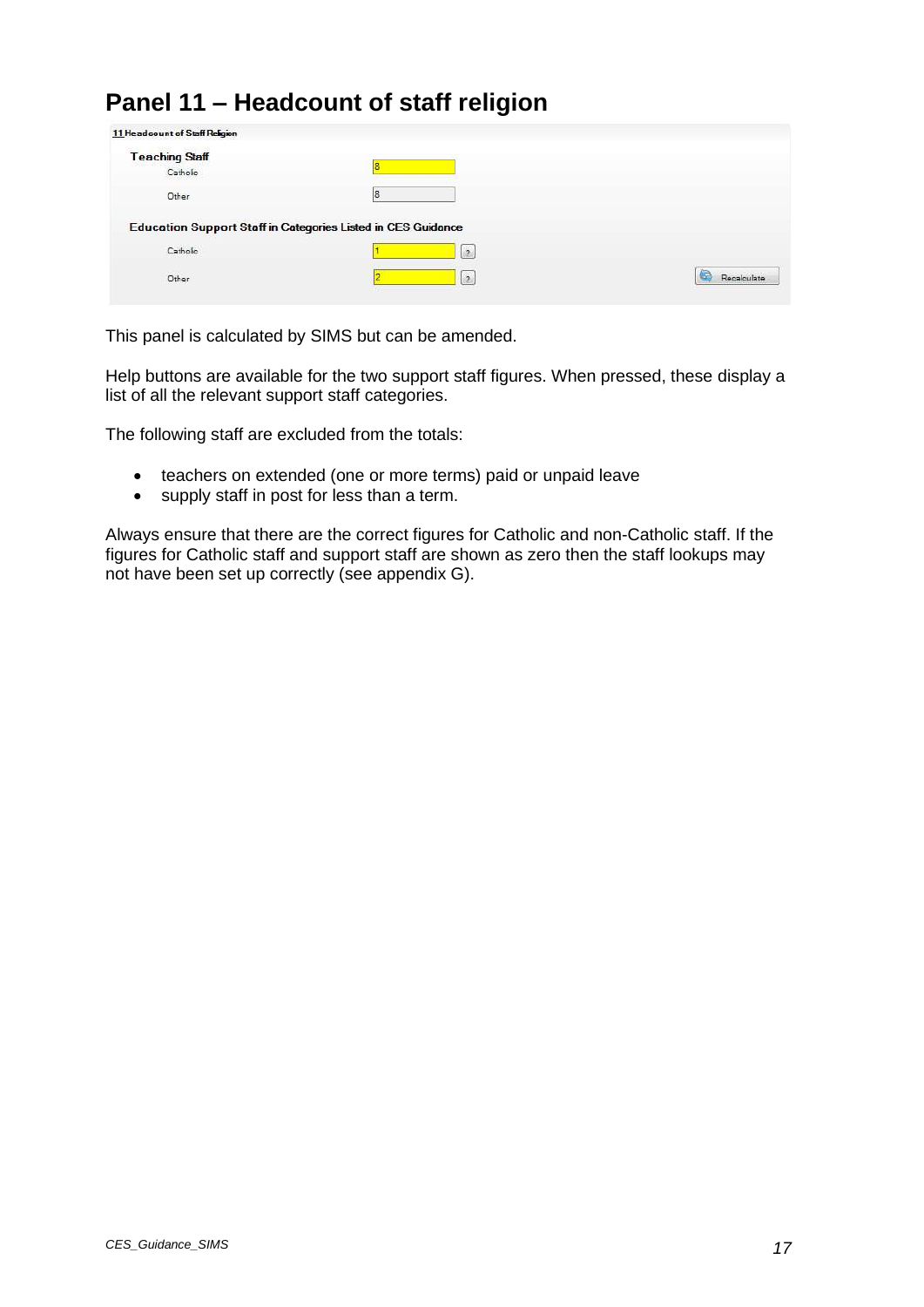# <span id="page-17-0"></span>**Section 5: Saving, Creating and Authorising**

### <span id="page-17-1"></span>**Saving the Census**

Changes to the census are saved in the SIMS database by pressing the 'Save' icon at the top left of the panel (see below). The Census should be saved regularly to prevent loss of data.

If Create & Validate has already been run, saving will trigger the message "Please remember to run Create & Validate to take account of the changes you have made"

| <b>COL</b> SIMS .net. Green Abbey School                                                                                                                                                                                                                                                                                                           |                                                                                                   |                                   |                               |                |                           |
|----------------------------------------------------------------------------------------------------------------------------------------------------------------------------------------------------------------------------------------------------------------------------------------------------------------------------------------------------|---------------------------------------------------------------------------------------------------|-----------------------------------|-------------------------------|----------------|---------------------------|
| Reports<br>Routines<br><b>Focus</b>                                                                                                                                                                                                                                                                                                                | Window<br>Tools                                                                                   | Help                              |                               |                | ò.                        |
|                                                                                                                                                                                                                                                                                                                                                    | O CES Return Browser [Fileset ID: 800 (SIMS.net)]<br>New Ciper Delain & Browse Mast Presince Copy |                                   |                               |                | <b>WHele &amp; Class</b>  |
| <b>CES Return Details - New Return</b><br>Save Unde Create & Validate C Authorize Summary Reson E Detail Reports .<br>1 Cansus Data 1 School Information 1 Teaching Staff Qualification 4 Leadership Group 5 Teaching Staff Ethnicity 6 RE Teaching 7 Pupil Ethnicity 8 Pupil Withdrawals<br>9 Pupils FSM 19 Salton 11 Headcount of Staff Religion |                                                                                                   |                                   |                               |                | <b>Bristo &amp; Close</b> |
| Description                                                                                                                                                                                                                                                                                                                                        | <b>Click Save to store</b>                                                                        |                                   |                               |                |                           |
| 2 School Informatio<br>School Name<br>LA Number                                                                                                                                                                                                                                                                                                    | the information<br>entered in the panels                                                          | Establishment Number              | 4321                          |                | 뿤                         |
| School Address                                                                                                                                                                                                                                                                                                                                     | Monkmoor Road<br><b>Bachvall</b><br>Bedfordshire<br><b>SIZ SAP</b>                                |                                   | ×                             |                |                           |
| Telephone Number<br><b>Haad Taacher</b>                                                                                                                                                                                                                                                                                                            | 851234<br>Arhian Blacker                                                                          | Unique Reference Number           | 012345                        |                |                           |
| School Wahats                                                                                                                                                                                                                                                                                                                                      | Secondary<br>٠                                                                                    | School Email<br>School Governance | office@ga.org.uk<br>Community | ٠              |                           |
| Sehool Phase<br>Gender on entry to school                                                                                                                                                                                                                                                                                                          | Both<br>۰                                                                                         | Gender on errory to fith form     | Both                          | $\cdot$        |                           |
|                                                                                                                                                                                                                                                                                                                                                    |                                                                                                   |                                   |                               | School Dirtsil |                           |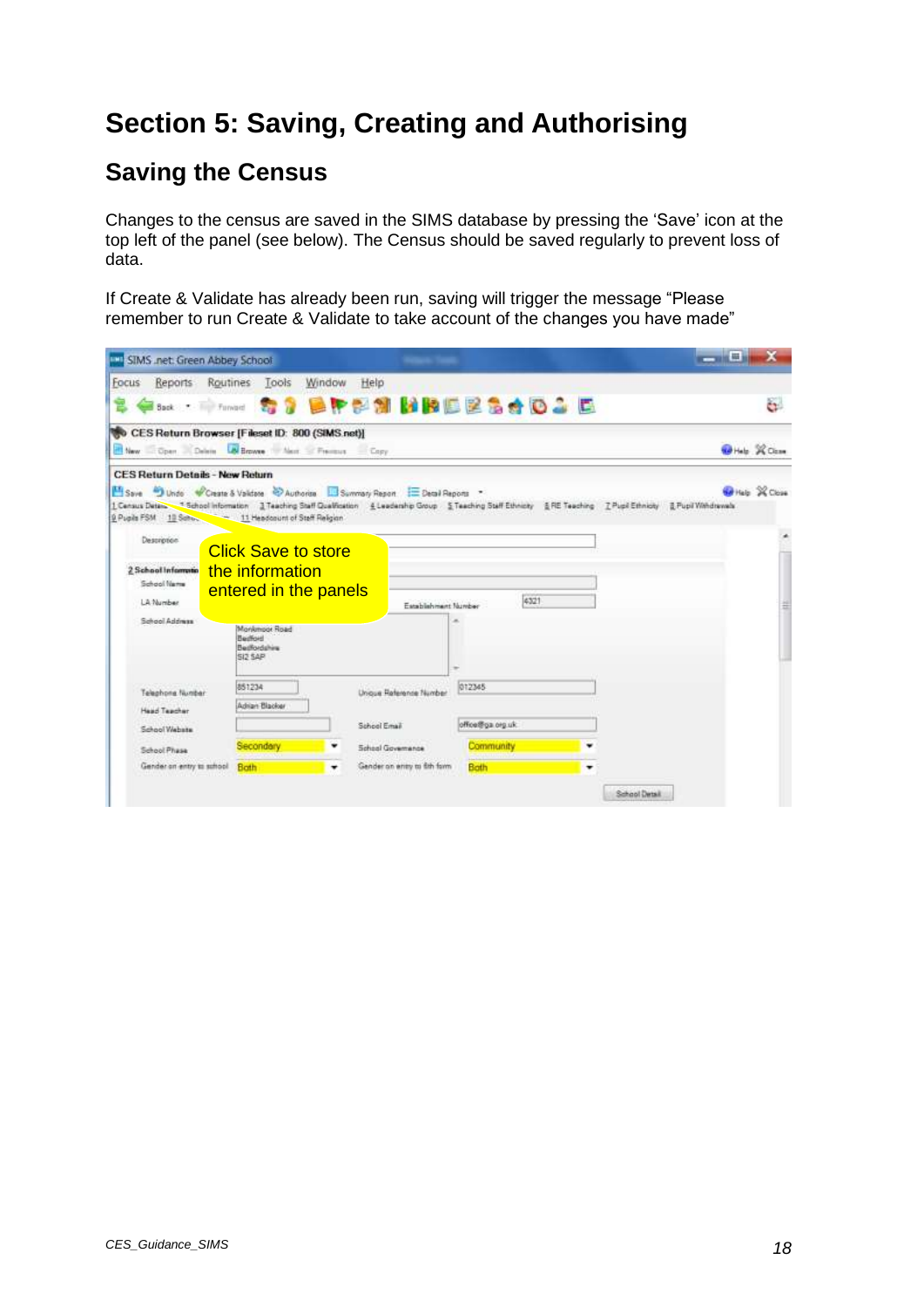## <span id="page-18-0"></span>**Creating and Validating**

When all the panels are complete, press the 'Create and Validate' icon to check for errors and create summary and detail reports.

**Important note:** any further changes to the panels must be saved before pressing 'create and validate' again.

#### <span id="page-18-1"></span>*Validation Errors Summary*

If any errors or warnings are found, they are displayed at the bottom of the screen.

| SIMS .net Green Abbey School            |                                                                                                                                                                                                                                         | П<br>×                                                |  |
|-----------------------------------------|-----------------------------------------------------------------------------------------------------------------------------------------------------------------------------------------------------------------------------------------|-------------------------------------------------------|--|
| Reports<br>Focus                        | Routines Tools Window<br>Help                                                                                                                                                                                                           |                                                       |  |
|                                         | <b>Q 3 LIFES HIRLES 408 EE</b><br>Back . Forward                                                                                                                                                                                        | èr                                                    |  |
|                                         | CES Return Browser [Fileset ID: 1700 (SIMS.net)]                                                                                                                                                                                        |                                                       |  |
|                                         | New Open Colete La Browse Next Previous Copy                                                                                                                                                                                            | Help X Close                                          |  |
|                                         | CES Return Details - CES Return 2021 v01                                                                                                                                                                                                |                                                       |  |
|                                         | Save Undo Create & Validate Authorise Summary Report E Detail Reports .                                                                                                                                                                 | Help & Close                                          |  |
|                                         | 1 Census Details 2 School Information 3 Teaching Staff Qualification 4 Leadership Group 5 Teaching Staff Ethnicity 6 RE Teaching 7 Pupil Ethnicity<br>8 Pupil Withdrawals 9 Pupils FSM 10 School Uniform 11 Headcount of Staff Religion |                                                       |  |
| 1 Census Details                        |                                                                                                                                                                                                                                         |                                                       |  |
| Reference Date                          | 21/01/2021<br><b>INGL</b>                                                                                                                                                                                                               |                                                       |  |
| <b>Description</b>                      | CES Return 2021 v01                                                                                                                                                                                                                     |                                                       |  |
| 2 School Information                    |                                                                                                                                                                                                                                         |                                                       |  |
| School Name                             | Green Abbey School                                                                                                                                                                                                                      |                                                       |  |
| LA Number                               | 4321<br>823<br>Establishment Number                                                                                                                                                                                                     |                                                       |  |
| School Address                          | Main Office<br>Monkmoor Road<br>Bedford                                                                                                                                                                                                 |                                                       |  |
| Report                                  |                                                                                                                                                                                                                                         | X Close                                               |  |
| <b>Validation Errors Summary</b>        |                                                                                                                                                                                                                                         |                                                       |  |
|                                         | Return Validated - 3 Validation rules failed (Number of Errors - 1 and Number of Queries - 2)                                                                                                                                           |                                                       |  |
|                                         |                                                                                                                                                                                                                                         | To resolve error                                      |  |
| Sequence<br>Type                        | Solution<br>Message                                                                                                                                                                                                                     |                                                       |  |
| 1016<br>p.                              | There are 2 pupils who do not have Year Taught in recorded on their student record.                                                                                                                                                     | Run the Student Detail Report to view students with r |  |
| 2003Q<br>Q                              | Website is missing, but optional                                                                                                                                                                                                        | # Go to Focus School School Details and enter Webs    |  |
| e                                       |                                                                                                                                                                                                                                         | $\overline{\phantom{1}}$                              |  |
|                                         |                                                                                                                                                                                                                                         |                                                       |  |
| CES created and validated successfully. |                                                                                                                                                                                                                                         |                                                       |  |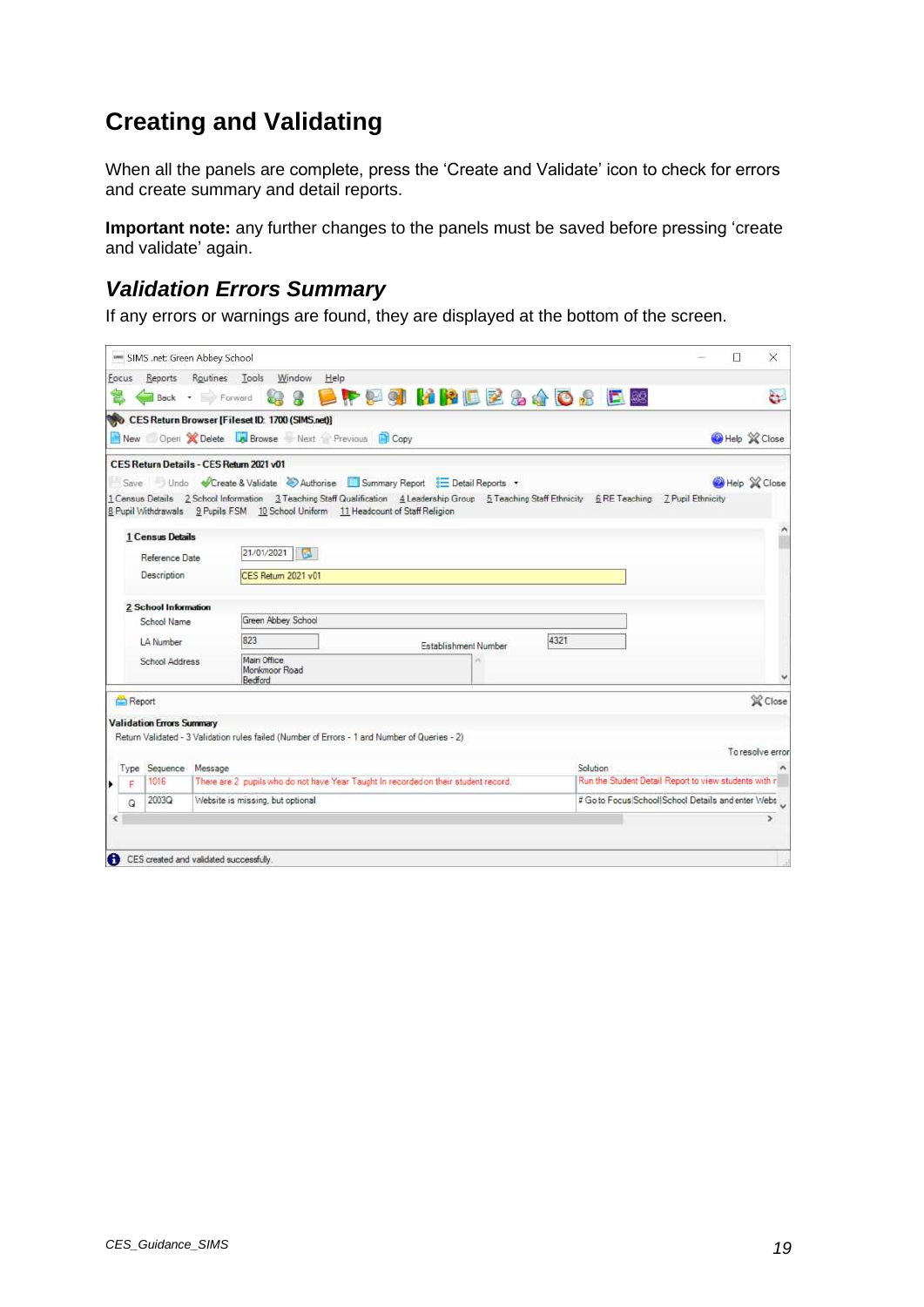#### <span id="page-19-0"></span>*Summary Report*

Once the *Create & Validate* button has been selected, the user clicks the *summary report* button to check the details before authorising.

| CES Census 2022                                                                                                                                                 |                          |
|-----------------------------------------------------------------------------------------------------------------------------------------------------------------|--------------------------|
| Security Message This report contains sensitive information.                                                                                                    |                          |
| 8234321_CES_823XX22_002.UNA Report Created Date: 02-12-2021 10:40:26<br>Fileset Number: 2001<br>Only Single Reg and Dual Main pupils are included in the return |                          |
|                                                                                                                                                                 |                          |
| <b>A. Survey Reference Date</b>                                                                                                                                 |                          |
| 1. Date for data used                                                                                                                                           | 20-01-20                 |
| <b>B. School/College Characteristics</b>                                                                                                                        |                          |
| Mame of school/college                                                                                                                                          | Green Abley School       |
| Address                                                                                                                                                         | Main Offs                |
| Address 2*                                                                                                                                                      | Monkmody Road            |
| Town                                                                                                                                                            | Bedford                  |
| Postcode                                                                                                                                                        | Siz MP                   |
| Telephone number (including dialing code)                                                                                                                       | 851234                   |
| Contact name including the                                                                                                                                      | Mr Fred Smith            |
| (a) Contact email                                                                                                                                               | familh@greenabbey.sch.uk |
| (b) School/College email                                                                                                                                        | office@gilliong.uk       |
| 10. Website *                                                                                                                                                   | - Massing, Jack Communi- |
| 11. Head Teacher/Principal (including title)                                                                                                                    | <b>Mr Adrian Blacker</b> |
| 12. Diocesan code                                                                                                                                               | <b>ROM</b>               |
| 13 Establishment number                                                                                                                                         | 4321                     |
| 14 Local Authority                                                                                                                                              | 823                      |
| 15. Unique Reference Number (URN)                                                                                                                               | 137247                   |
| 16 Governance                                                                                                                                                   | Community                |
| 17. Phase                                                                                                                                                       | Secondary                |
| 18 Gender of entry                                                                                                                                              | Both                     |
| 19. Gender of sixth form                                                                                                                                        | Body                     |
|                                                                                                                                                                 |                          |

#### **The report includes some rudimentary validation**

The report includes the following features:

- Totals of pupils by gender and Catholicity (see screen below)
- Warning messages when zero or less than 25% Catholic pupils
- Warning message when zero Catholic teachers or support staff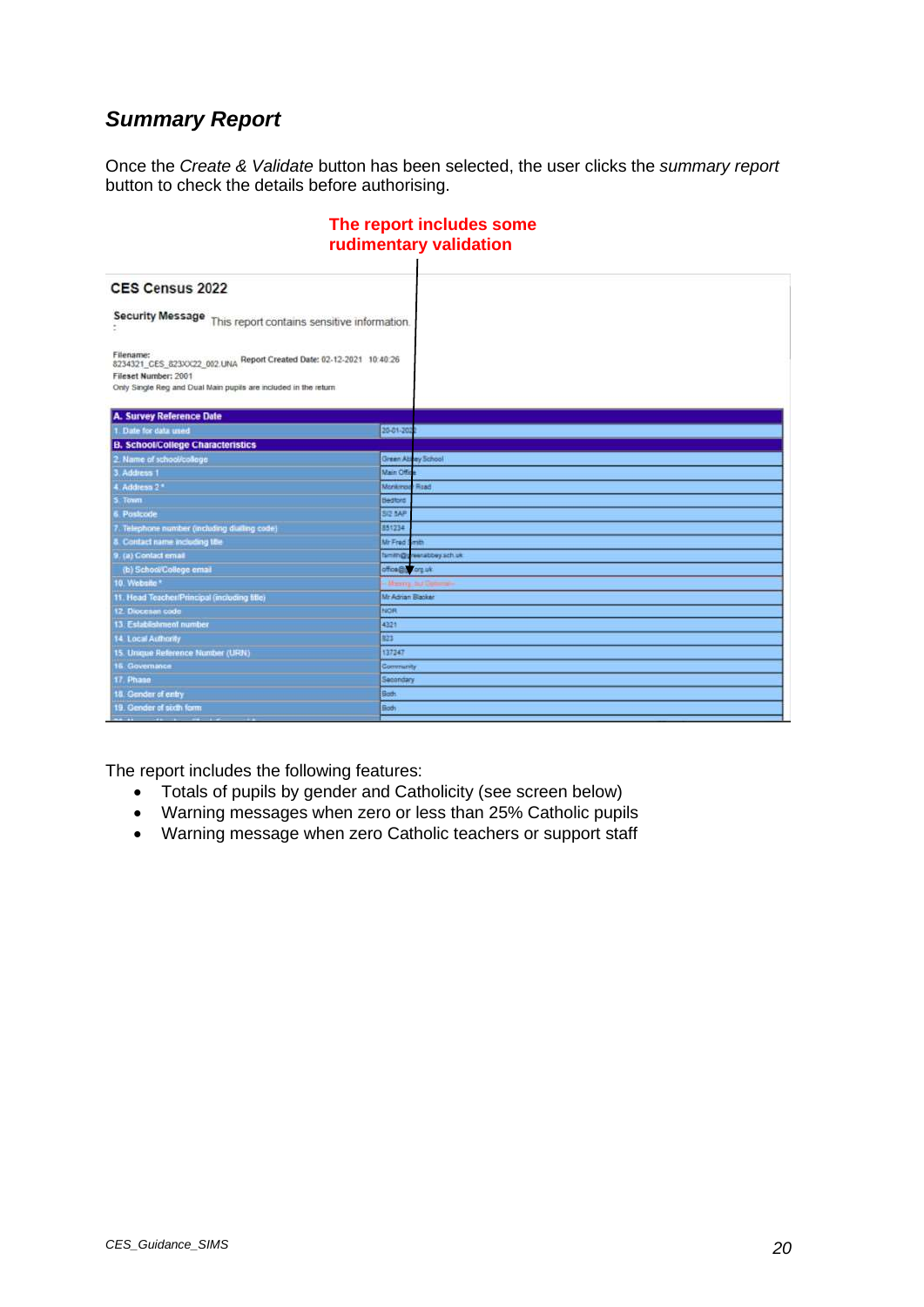|                | <b>Catholic Boys</b>     |                |                     | <b>Catholic Girls</b> |                    | <b>Other Boys</b>                                                 |                     | <b>Other Girls</b> |
|----------------|--------------------------|----------------|---------------------|-----------------------|--------------------|-------------------------------------------------------------------|---------------------|--------------------|
| Y14            | 52                       | ō              | 53.                 | ō                     | 54.                | o                                                                 | 55.                 | ō                  |
| Y13            | 56.                      | 32             | 57.                 | 43                    | 58.                | 10                                                                | 59.                 | 4                  |
| Y12            | 60.                      | 27             | 61.                 | 34                    | 62.                | 11                                                                | 63.                 | 8                  |
| Y11            | 64                       | 58             | 65.                 | 81                    | 66.                | 13                                                                | 67                  | g.                 |
| <b>Y10</b>     | 68                       | 63             | 69.                 | 55                    | 70.                | 12                                                                | 71.                 | 29                 |
| Y9             | 72                       | 75             | 73.                 | 66                    | 74.                | $\overline{\mathbf{s}}$                                           | 75.                 | 14                 |
| Y8             | 76                       | 67             | 77                  | 59                    | 78.                | 17                                                                | 79.                 | 16                 |
| Y7             | 80                       | 63             | 81                  | 61                    | 82.                | 16                                                                | 83.                 | 19                 |
| Y6             | 84                       | o              | 85.                 | o                     | 86.                | o                                                                 | 87.                 | ō                  |
| Y <sub>5</sub> | 88.                      | O              | 89.                 | ò                     | 90.                | o                                                                 | 91                  | ō                  |
| <b>Y4</b>      | 92                       | o              | 93.                 | ō                     | 94.                | ö                                                                 | 95.                 | ō                  |
| Y3             | 96                       | $\overline{0}$ | 97.                 | o                     | 98.                | O.                                                                | 99.                 | O.                 |
| <b>Y2</b>      | 100                      | o              | 101                 | o                     | 102                | o.                                                                | 103.                | O                  |
| Y1             | 104                      | o              | 105                 | o                     | 106                | o                                                                 | 107                 | ٥                  |
| R              | 108.                     | o              | 109                 | o                     | 110                | O                                                                 | 111                 | o                  |
| N and<br>below | 112                      | ö              | 113.                | o                     | 114.               | $\overline{5}$                                                    | 115                 | O.                 |
| Other          | 116                      | $\overline{G}$ | 117.                | $\overline{a}$        | 118.               | ō                                                                 | 119.                | o.                 |
| Total          | Total Boys:              | 385            | <b>Total Girls:</b> | 399                   | <b>Total Boys:</b> | 84                                                                | <b>Total Girls:</b> | 99                 |
|                | Total Catholic Children: |                | 784                 |                       | 120                | Total Other Children.<br>Of which there are:<br>Christian - Other | 183                 | 5                  |
|                |                          |                |                     |                       | 121                | <b>Buddhist</b>                                                   |                     | 18                 |
|                |                          |                |                     |                       | 122                | Hindu                                                             |                     | 21                 |
|                |                          |                |                     |                       | 123                | Jewish                                                            |                     | 14                 |
|                |                          |                |                     |                       | 124                | Muslim                                                            |                     | 30                 |
|                |                          |                |                     |                       | 125                | Sikh                                                              |                     | 6                  |
|                |                          |                |                     |                       | 126                | Other:                                                            |                     | $\overline{3}$     |
|                |                          |                |                     |                       | 127                | None                                                              |                     | $\mathbf{1}$       |
|                |                          |                |                     |                       | 128                | Refused                                                           |                     | 1                  |
|                |                          |                |                     |                       |                    |                                                                   |                     |                    |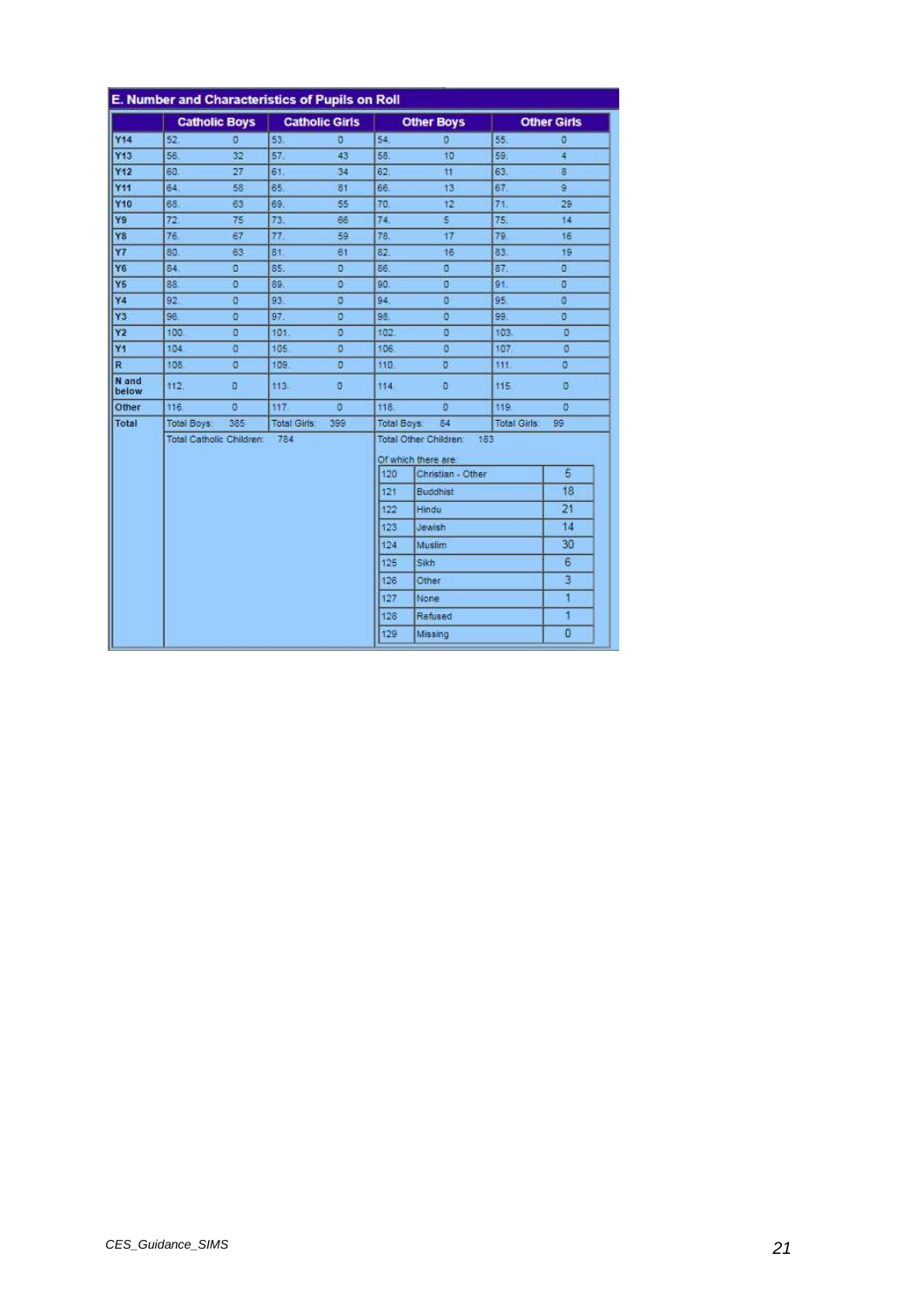#### <span id="page-21-0"></span>*Detail Reports*

If it is necessary to clarify staff or pupil data there are three detail reports that show all the data used in the Census at individual student, teaching staff and support staff level.

These reports can be used to check figures that do not appear to correspond with school records. For example, pupil numbers by year group and catholicity sometimes show discrepancies which can now be resolved using the student report.

| CES Return Details - CES Return 2016 Final Version                                                                                                              |  |  |                               |
|-----------------------------------------------------------------------------------------------------------------------------------------------------------------|--|--|-------------------------------|
| Save Undo Create & Validate Authorise <b>B</b> Summary Report <b>E</b> Detail Reports <b>*</b>                                                                  |  |  | <b>O</b> Help $\otimes$ Close |
| 1 Census Details 2 School Information 3 Teaching Staff Qualification 4 Leadership Group 51 Detail Reports   6 RE Teaching 7 Pupil Ethnicity 8 Pupil Withdrawals |  |  |                               |
| 9 Pupils FSM 10 School Uniform 11 Headcount of Staff Religion                                                                                                   |  |  |                               |

Click on the 'Detail Reports' icon (see above) and select from the student, teaching staff and support staff detail reports.

The student report contains the following information for every student included in the Census:

- Surname
- Forename
- Gender
- Year group
- Ethnicity
- Religion
- In care (yes/no)
- FSM (yes/no)
- FSM Ever 6 (yes/no)
- SEN without statement (yes/no)
- SEN with statement (yes/no)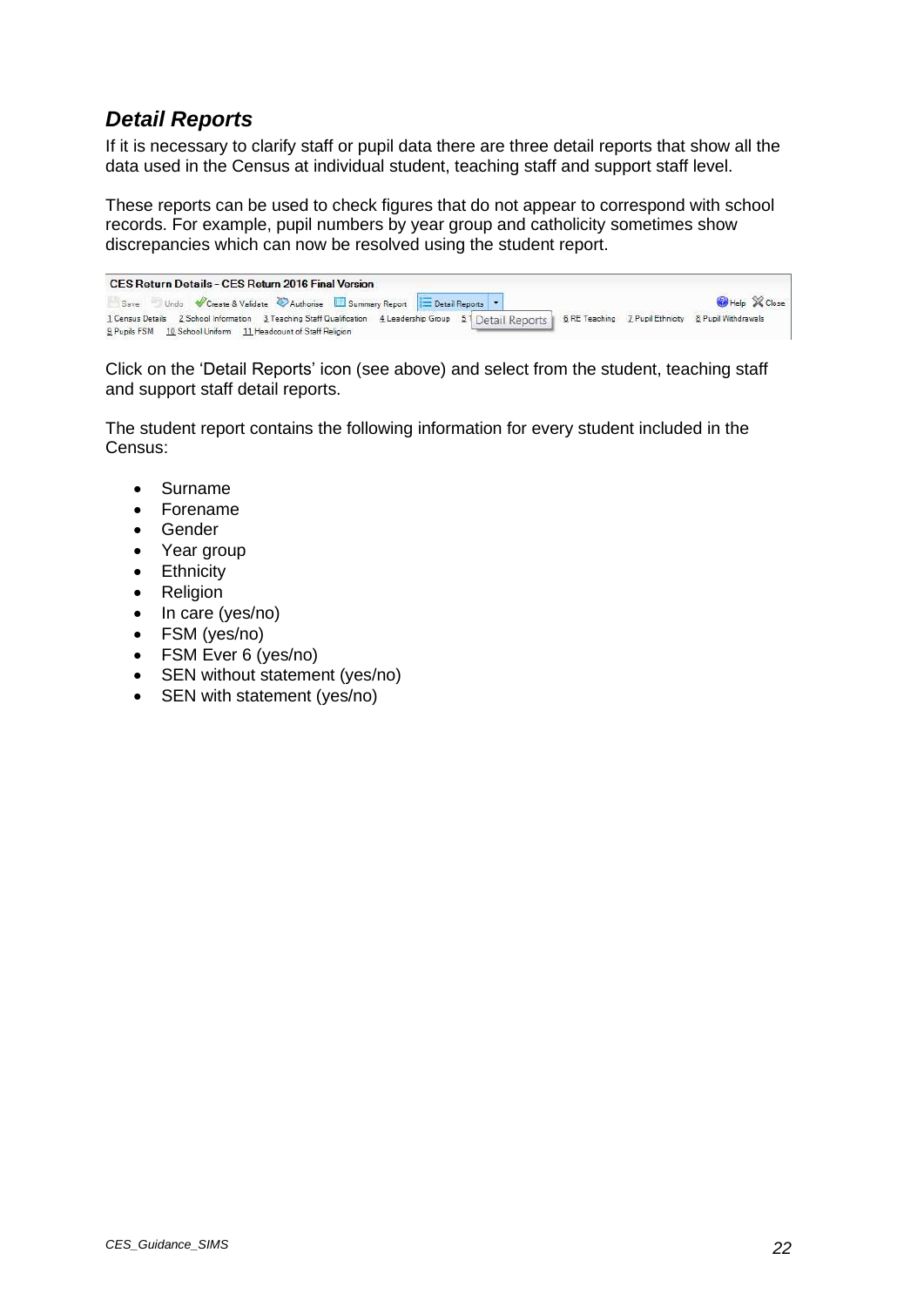The teaching staff report contains the following information for every member of the teaching staff included in the Census:

- Surname
- Forename
- Post
- Religion
- Ethnicity
- Staff with CCRS
- Staff with NPQH

The support staff report contains the following information for every member of the support staff included in the Census:

- **Surname**
- Forename
- Post
- Religion
- Ethnicity

# <span id="page-22-0"></span>**Authorising**

When all checking has been completed to the satisfaction of the headteacher, the return is

authorised by clicking the authorise icon  $\geq$  Authorise at the top of the screen. The return cannot be edited after this stage. Clicking the "authorise" icon will save the Census in xml and html formats. The xml file is sent via the Census website to the CES. (The xml file is created from the una file at the point when the return is authorised.)

If an error is subsequently found in the data after authorisation, a new return should be created (see next sub-section).

Once the return has been completed and no further editing is needed the SIMS CES Census routine can be closed by pressing the *Close* button at the top right of the screen.

The process for transmitting the saved files to CES is covered in Section 7.

### <span id="page-22-1"></span>**What to do if an error is found after authorisation**

If an error is found in the data after authorisation, the Census should be re-opened by creating a copy. The errors can then be corrected. To create a copy, follow these steps:

1. Go to Routines | Statutory Returns | Schools CES Census

2. Click on 'Browse' at the top of the screen. A list of all the previous Census returns is displayed.

- 3. Highlight the current Census and click on 'Copy' at the top of the screen
- 4. A copy of the Census will be created, containing all the current data.

5. Correct the errors and then follow the previous steps to save, create & validate and authorise the return.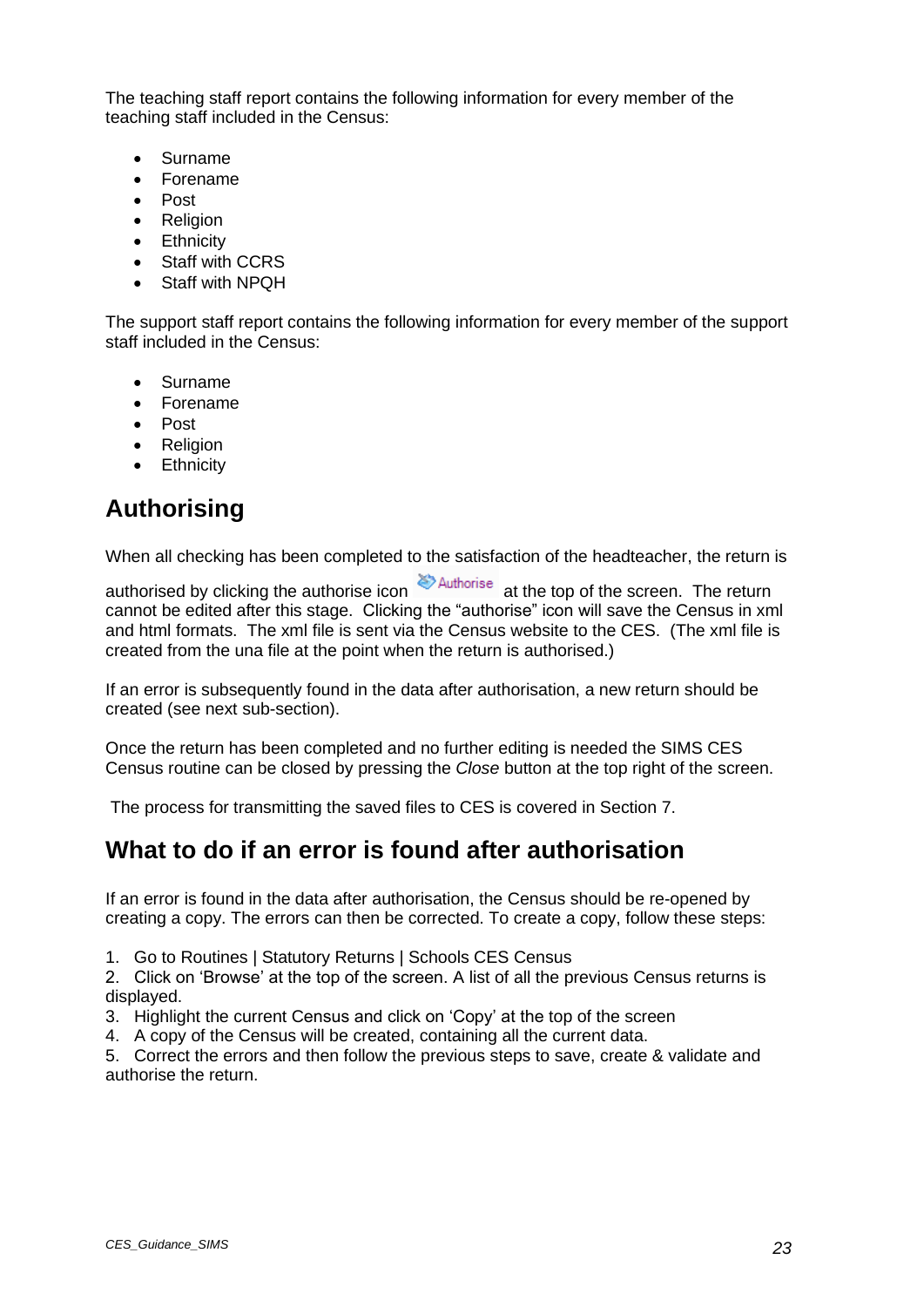# <span id="page-23-0"></span>**Section 6: Uploading the Census**

To submit your census file go to <https://www.cescensus.org.uk/upload> and upload the file using the online form.

You will be prompted for the user id and password. These are sent by email in the December preceding the Census and also in the week preceding the first week of the census. If you have not received these emails, please contact your diocesan representative, or the CES helpdesk [\(census@catholiceducation.org.uk\)](mailto:census@catholiceducation.org.uk).

When you have logged in follow these steps:

- Select your diocese from the drop-down list
- Enter the email address to which a receipt confirmation should be sent
- Select the file to be uploaded
- Enter any additional information in the 'Comments' box.
- Click on the 'Upload Now' button

If your file upload is successful you will see a message on the screen and you will receive a confirmation email.

If your file upload is unsuccessful the reason for the failure will be displayed on the screen. The most likely reason will be that you have not entered all the necessary information on the form. Another reason may be that you have attempted to upload the wrong file. If the file upload is unsuccessful you should attempt the upload again. If the problem persists please contact the CES Helpdesk at [census@catholiceducation.org.uk.](mailto:census@catholiceducation.org.uk)

| <b>Excel Users</b><br>Upload your Excel form after checking the validation tab<br>for errors.<br>Rename your file before uploading.<br>More information |        |
|---------------------------------------------------------------------------------------------------------------------------------------------------------|--------|
|                                                                                                                                                         |        |
|                                                                                                                                                         |        |
|                                                                                                                                                         |        |
| File: Choose file   No file chosen                                                                                                                      | 7<br>2 |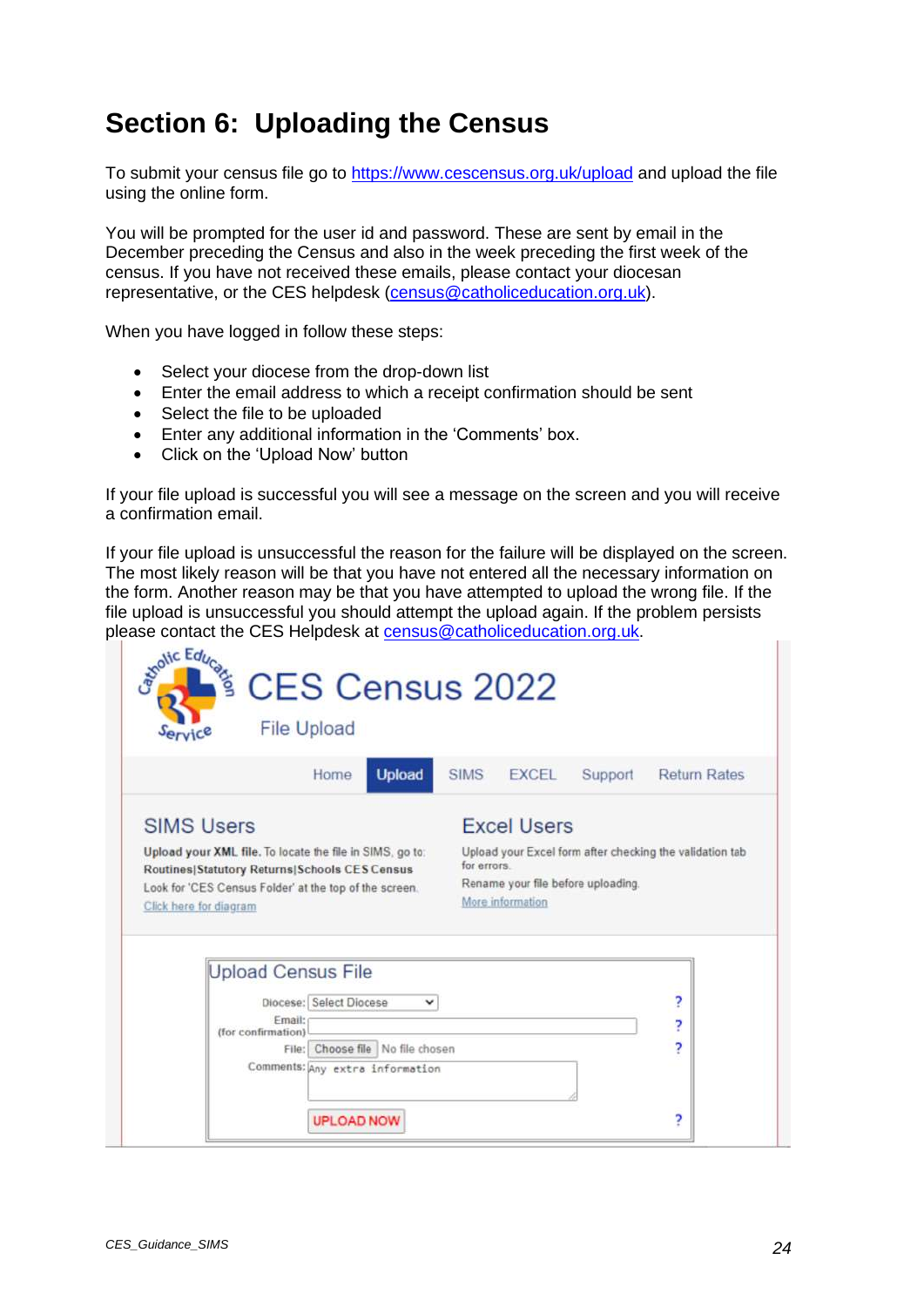# <span id="page-24-0"></span>**Appendix A: Diocesan Codes**

| Diocesan code | <b>Diocese</b>                |
|---------------|-------------------------------|
| <b>ARU</b>    | Arundel & Brighton            |
| <b>BIR</b>    | Birmingham                    |
| <b>BRE</b>    | <b>Brentwood</b>              |
| <b>CAR</b>    | Cardiff                       |
| <b>CLI</b>    | Clifton                       |
| <b>EAN</b>    | East Anglia                   |
| <b>HAL</b>    | Hallam                        |
| <b>HEX</b>    | <b>Hexham &amp; Newcastle</b> |
| LAN           | Lancaster                     |
| LEE           | Leeds                         |
| LIV           | Liverpool                     |
| <b>MID</b>    | Middlesbrough                 |
| <b>NOR</b>    | Northampton                   |
| <b>NOT</b>    | Nottingham                    |
| <b>PLY</b>    | Plymouth                      |
| <b>POR</b>    | Portsmouth                    |
| <b>SAL</b>    | Salford                       |
| <b>SHR</b>    | Shrewsbury                    |
| SOU           | Southwark                     |
| <b>WES</b>    | Westminster                   |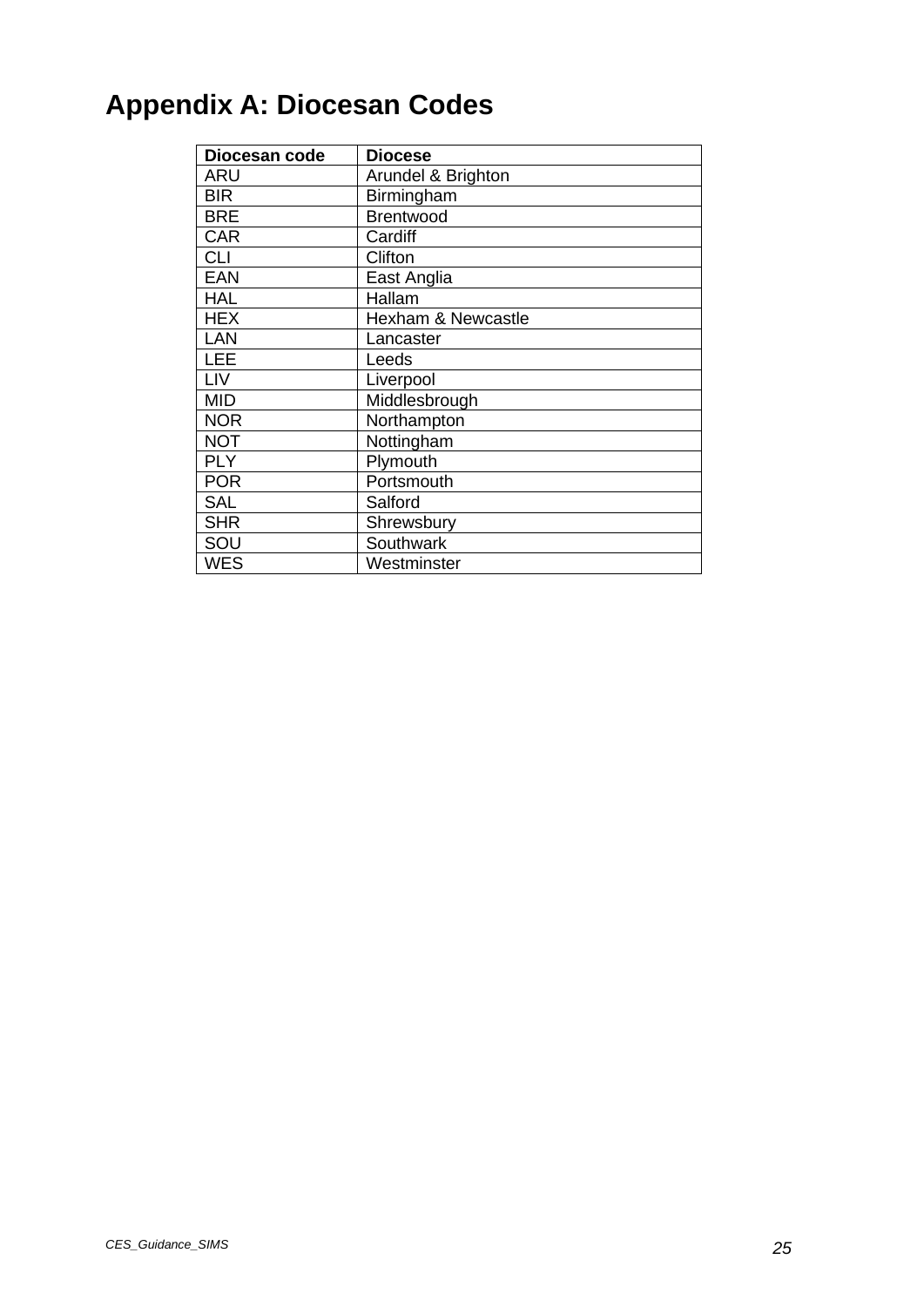# <span id="page-25-0"></span>**Appendix B: Support Staff**

| <b>Education Support Staff</b>                                |                                                                                                                                                                                                                                                                                                 |  |
|---------------------------------------------------------------|-------------------------------------------------------------------------------------------------------------------------------------------------------------------------------------------------------------------------------------------------------------------------------------------------|--|
| <b>England</b>                                                |                                                                                                                                                                                                                                                                                                 |  |
| HL<br>QA<br>UA                                                | <b>Higher Level Teaching Assistant</b><br>Teaching Assistants with Diploma in Childcare and Education<br>(previously NNEB) or equivalent<br>Teaching Assistants without Diploma in Childcare and                                                                                                |  |
| <b>SN</b>                                                     | Education (previously NNEB) or<br>equivalent<br><b>Special Needs Support Staff</b>                                                                                                                                                                                                              |  |
| <b>TA</b>                                                     | Teaching assistants                                                                                                                                                                                                                                                                             |  |
| <b>Special Schools Support Staff</b>                          |                                                                                                                                                                                                                                                                                                 |  |
| <b>CQ</b><br><b>CU</b>                                        | Qualified child care staff<br>Unqualified child care staff                                                                                                                                                                                                                                      |  |
|                                                               | Minority Ethnic Pupils Support Staff                                                                                                                                                                                                                                                            |  |
| EB<br>EO                                                      | <b>Bilingual Assistants</b><br><b>Others</b>                                                                                                                                                                                                                                                    |  |
|                                                               | <b>Other Education Support Staff</b>                                                                                                                                                                                                                                                            |  |
| МE<br>LI.<br><b>SS</b>                                        | Matrons/Nurses/Medical Staff<br>Librarians<br>Others (including welfare assistants in the classroom, learning                                                                                                                                                                                   |  |
| TE<br>ΙT                                                      | mentors (employed at school),<br>study supervisors, cover supervisors, any other support staff<br>regularly employed at the<br>school (not covered in teaching assistants)<br>Technicians<br><b>IT Technicians</b>                                                                              |  |
| <b>Wales</b>                                                  |                                                                                                                                                                                                                                                                                                 |  |
| SN<br>MЕ<br>TA<br>HL.<br>TE<br><b>PS</b><br>$\lfloor \rfloor$ | <b>Special Needs Support Staff</b><br>Matrons/Nurses/Medical Staff (including NHS employees)<br><b>Teaching Assistants (TAs)</b><br><b>Higher Level Teaching Assistants (HLTAs)</b><br>Laboratory or workshop technicians<br><b>Pastoral Support Staff</b><br>Librarians and Library Assistants |  |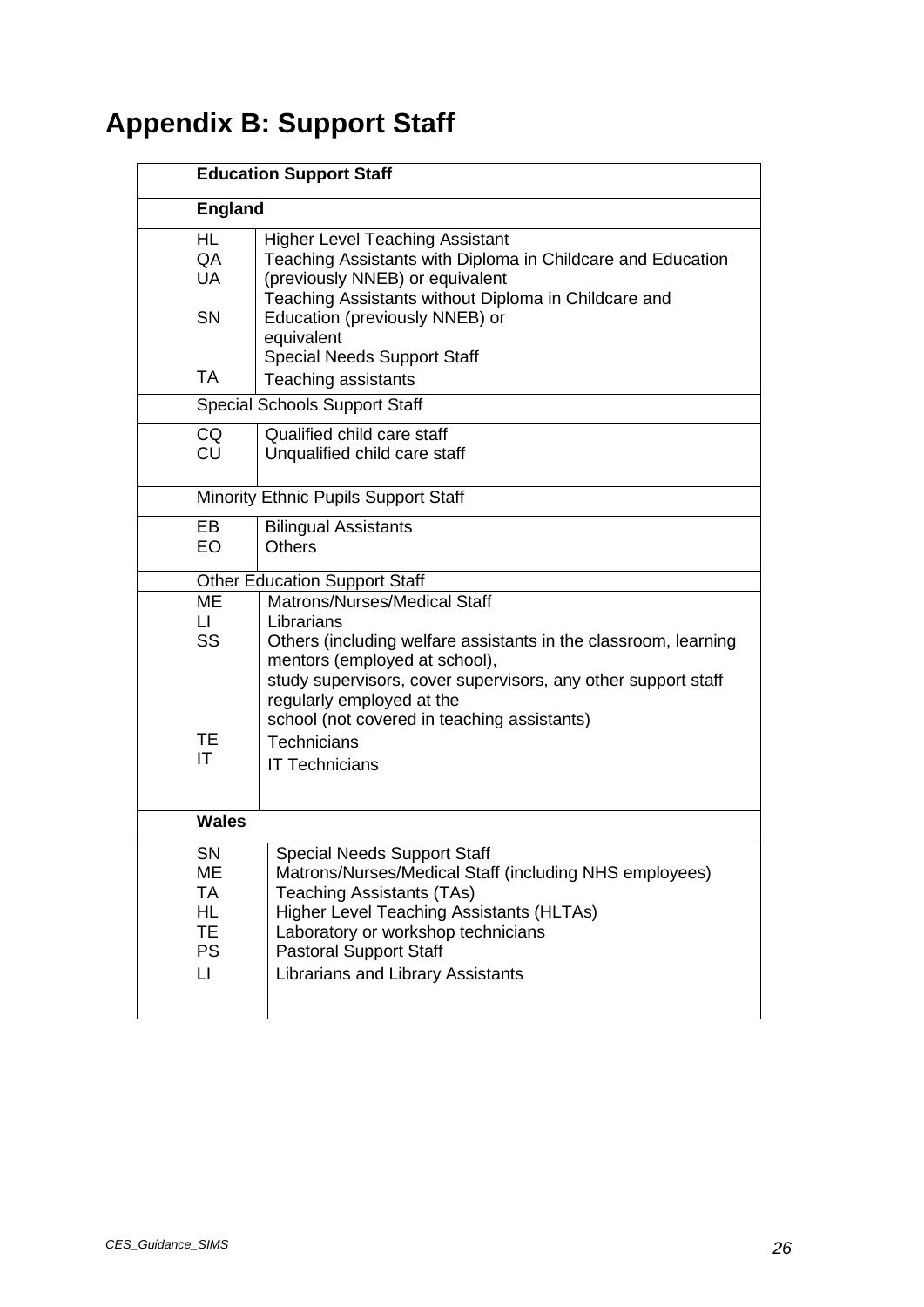# <span id="page-26-0"></span>**Appendix C: National data collection: DfE and WG**

In order to reduce the burdens on schools and to ensure comparability of data, where relevant, questions have been revised to align with information sought by DfE and the Welsh Assembly. Similarly, definitions used by these organisations are applicable, as appropriate, to the CES Census (e.g. definitions of full-time and part-time). For ease of reference, links to DfE and Welsh Assembly guidance are provided below.

The DfE link is: <https://www.gov.uk/guidance/school-census>

The WG link is: [http://wales.gov.uk/topics/educationandskills/schoolshome/schooldata/ims/datacollections/](http://wales.gov.uk/topics/educationandskills/schoolshome/schooldata/ims/datacollections/pupillevelannualschoolcensus/?lang=en) [pupillevelannualschoolcensus/?lang=en](http://wales.gov.uk/topics/educationandskills/schoolshome/schooldata/ims/datacollections/pupillevelannualschoolcensus/?lang=en)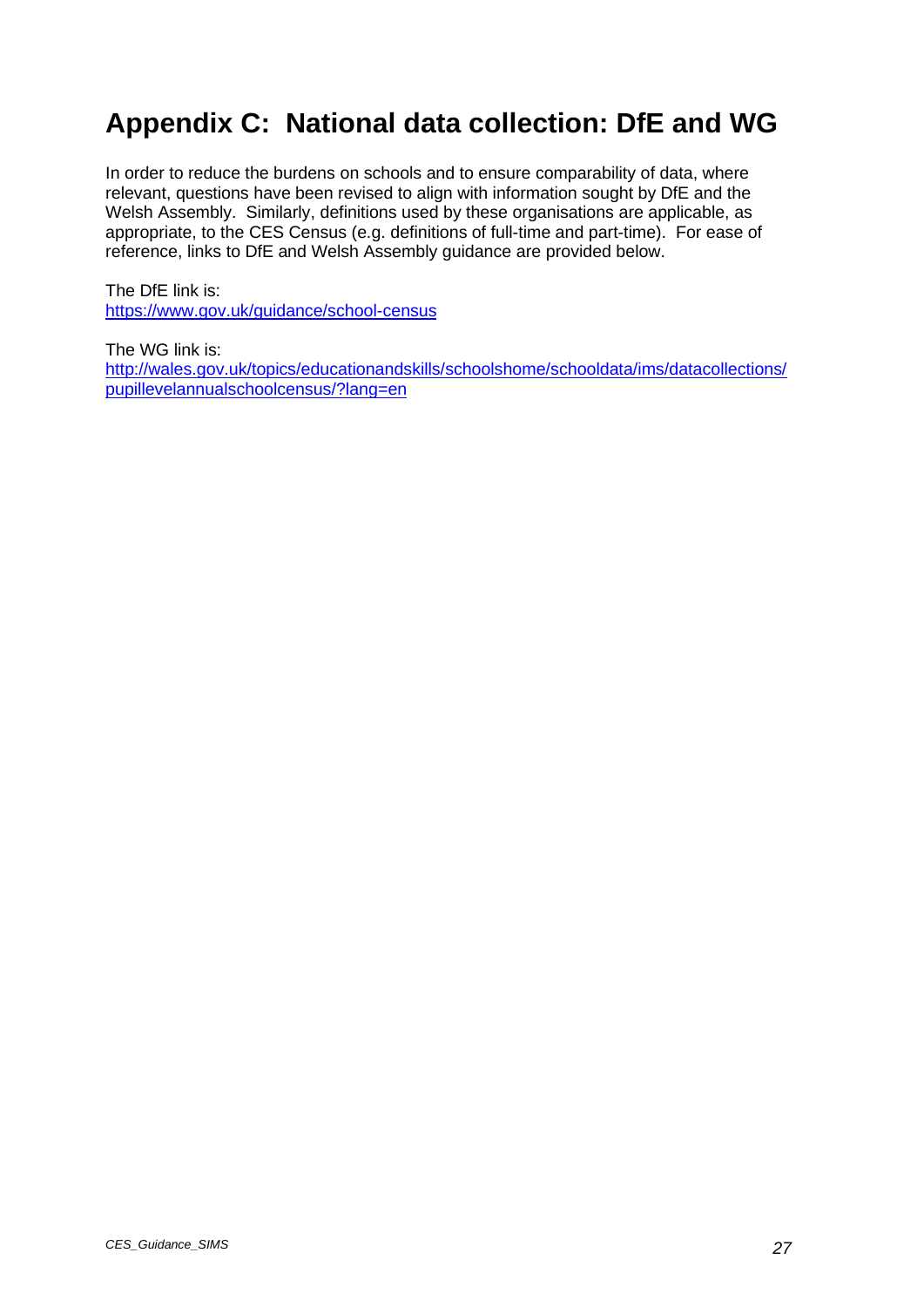# <span id="page-27-0"></span>**Appendix D: Diocesan Representatives**

| <b>Diocese</b>                                | <b>Contact</b>             | <b>Title</b>                                                  |
|-----------------------------------------------|----------------------------|---------------------------------------------------------------|
| <b>Arundel &amp; Brighton</b><br>01293 511130 | Gill Sajnog                | <b>Assistant Education Officer</b>                            |
| <b>Birmingham</b><br>01675 464755 x110        | Rebecca Tonks              | <b>Admissions and Governance Adviser</b>                      |
| <b>Brentwood</b><br>01277 265284              | <b>Robert Simpson</b>      | Diocesan Schools Commissioner                                 |
| <b>Cardiff</b><br>029 2023 3838               | Anne Robertson             | Diocesan Schools Commissioner                                 |
| <b>Clifton</b><br>0117 9025593                | Jenny Fitzgerald           | Administrator                                                 |
| <b>East Anglia</b><br>01508 495509            | Jane Delph                 | Secretary                                                     |
| <b>Hallam</b><br>0114 2566440                 | <b>Clare Thorpe</b>        | <b>Diocesan Education Officer</b>                             |
| <b>Hexham &amp; Newcastle</b><br>0191 2433310 | Catherine Joyce            | <b>Administrative Officer</b>                                 |
| <b>Lancaster</b><br>01524 841190              | <b>Heather Watts</b>       | Secretary                                                     |
| <b>Leeds</b><br>01132 618034                  | Fr Timothy<br>Swinglehurst | Diocesan Schools Commissioner                                 |
| Liverpool<br>0151 522 1078                    | <b>Frances Coldicutt</b>   | <b>Admin Officer</b>                                          |
| Middlesbrough<br>01642 850515                 | Emma Higgins               | <b>Education Administrator</b>                                |
| Northampton<br>01908 233121                   | Debbie Main                | <b>Schools Officer</b>                                        |
| Nottingham<br>01332 293833                    | Julie Sweeney              |                                                               |
| Plymouth<br>01392 671320                      | Sarah Barreto              | Diocesan Schools Commissioner                                 |
| <b>Portsmouth</b><br>01329 835363             | Fr PJ Smith                | Diocesan Schools Commissioner                                 |
| <b>Salford</b><br>0161 8172222                | Simon Smith                | Diocesan Schools Commissioner                                 |
| <b>Shrewsbury</b><br>0151 6529855             | Damian Cunningham          |                                                               |
| <b>Southwark</b><br>01689 829331              | <b>Patrick Harrison</b>    | Education Officer & Adviser for<br><b>Religious Education</b> |
| Westminster<br>0207 798 9005                  | Amanda Crowley             | <b>Deputy Director</b>                                        |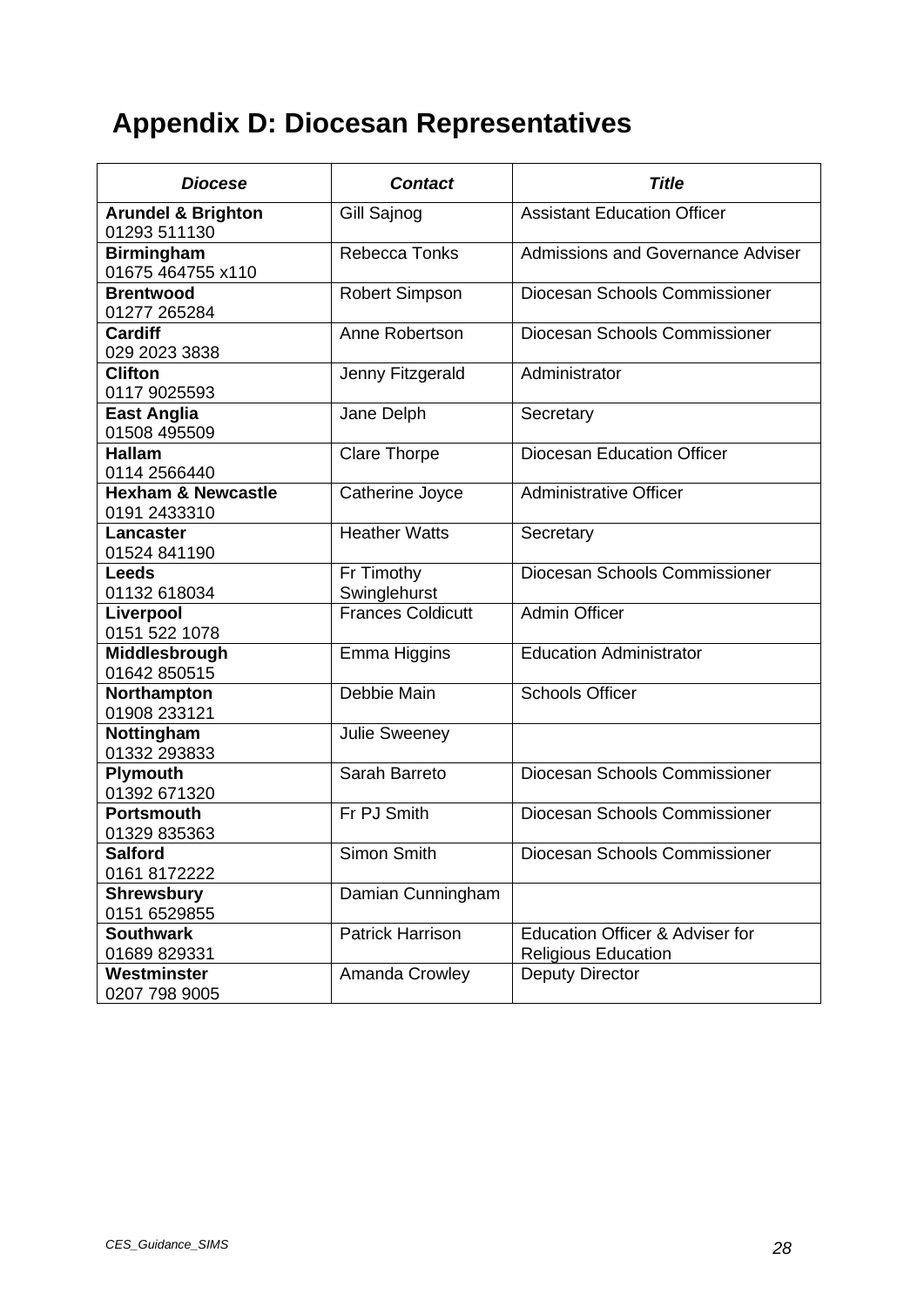# <span id="page-28-0"></span>**Appendix E: CES Census 2022 Questions**

The material below reflects the format of the Excel spreadsheet. The CES/SIMS software will generate the same data.

- A. Survey reference Date
	- 1. Date for data used
- B. School/College Characteristics
	- 2. Name of school/college
		- 3. Address 1
		- 4. Address 2
		- 5. Town
		- 6. Postcode
		- 7. Telephone number
		- 8. Contact name
		- 9. Contact email
			- a. School email address
			- b. Contact email address
		- 10. Website
		- 11. Head teacher/Principal
		- 12. Diocesan code
		- 13. Establishment number
		- 14. Local authority
		- 15. Unique reference number
		- 16. Governance
		- 17. Phase
		- 18. Gender of entry
		- 19. Gender of sixth form
		- 20. Name of trustees (if not diocesan)
- C. Teaching staff information
	- 21. Number (headcount) of male staff with NPQH qualification
		- a. Catholic
		- b. Other
	- 22. Number (headcount) of female staff with NPQH qualification
		- a. Catholic
		- b. Other
	- 23. Number (headcount) of male staff undertaking NPQH qualification
		- a. Catholic
		- b. Other
	- 24. Number (headcount) of female staff undertaking NPQH qualification
		- a. Catholic
		- b. Other
	- 25. Number of vacancies in leadership group by role
		- a. Executive Head Teacher
		- b. Head Teacher
		- c. Deputy Head Teacher
		- d. Assistant Head Teacher
	- 26. For each vacancy, please show duration in school terms.
	- 27. Acting head teacher Catholic?
	- 28. Ethnicity of head teacher
	- 29. Number of executive head teachers
	- 30. Number of head teachers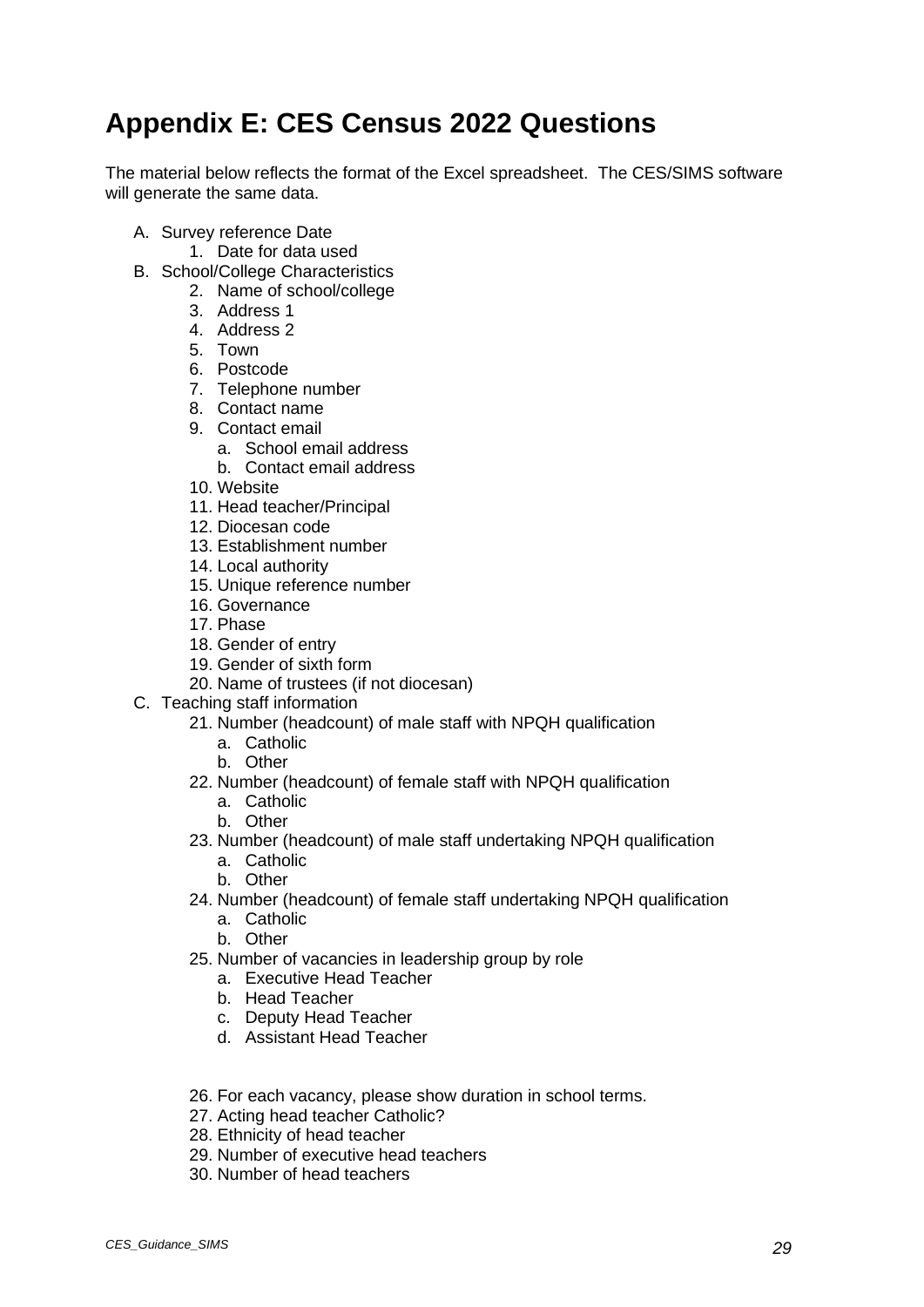- 31. Number of deputy head teachers
- 32. Number of assistant head teachers

#### **Total Teachers**

- 33. Total Catholic teachers (headcount)
- 34. Total other teachers (headcount)
- 35. Number of staff who have CCRS

#### **Teachers by ethnic group:**

- 36. White British
- 37. White Irish
- 38. White Other
- 39. Traveller of Irish/Gypsy/Roma heritage
- 40. Mixed/Dual background
- 41. Asian/Asian British
- 42. Black/Black British
- 43. Chinese
- 44. Other ethnic group
- 45. Not known

#### **RE Teaching in Schools and Colleges**

- 46. Number of specialist qualified RE teachers
- 47. Total number of staff who teach RE
- 48. Number of staff whose teaching timetable comprises at least 50% RE teaching
- 49. Any RE classes taken by teaching assistants
- D. Education Support Staff in Categories Listed in Guidance
	- 50. Number (headcount) Catholic
	- 51. Number (headcount) other
- E. Number and characteristics of Pupils on Roll

52 – 119 Numbers of Catholic boys and girls, non-Catholic boys and girls, from Nursery to Y14

#### **Number of non-Catholic pupils on roll by religion**

- 120. Christian Other
- 121. Buddhist
- 122. Hindu
- 123. Jewish
- 124. Muslim
- 125. Sikh
- 126. Other
- 127. None
- 128. Refused
- 129. Missing
- 130. Number of pupils (if any) withdrawn from collective worship and / or RE.
- 131. School uniform
- 132. If yes, uniform provides for requirements of other religions (eg Sikh)
- 133. Number of pupils on roll who are in care/looked after
- 134. Number of pupils who are taking up:
	- a. FSM (free school meals)
	- b. FSM Ever 6 (pupils who have received free school meals within the previous 6 years)
- 135. Number of pupils with SEN without statement
- 136. Number of pupils with SEN with statement or EHCP
- 137. Number of pupils (if any) withdrawn from SRE

#### **Number of pupils on roll by ethnic group**

138. White British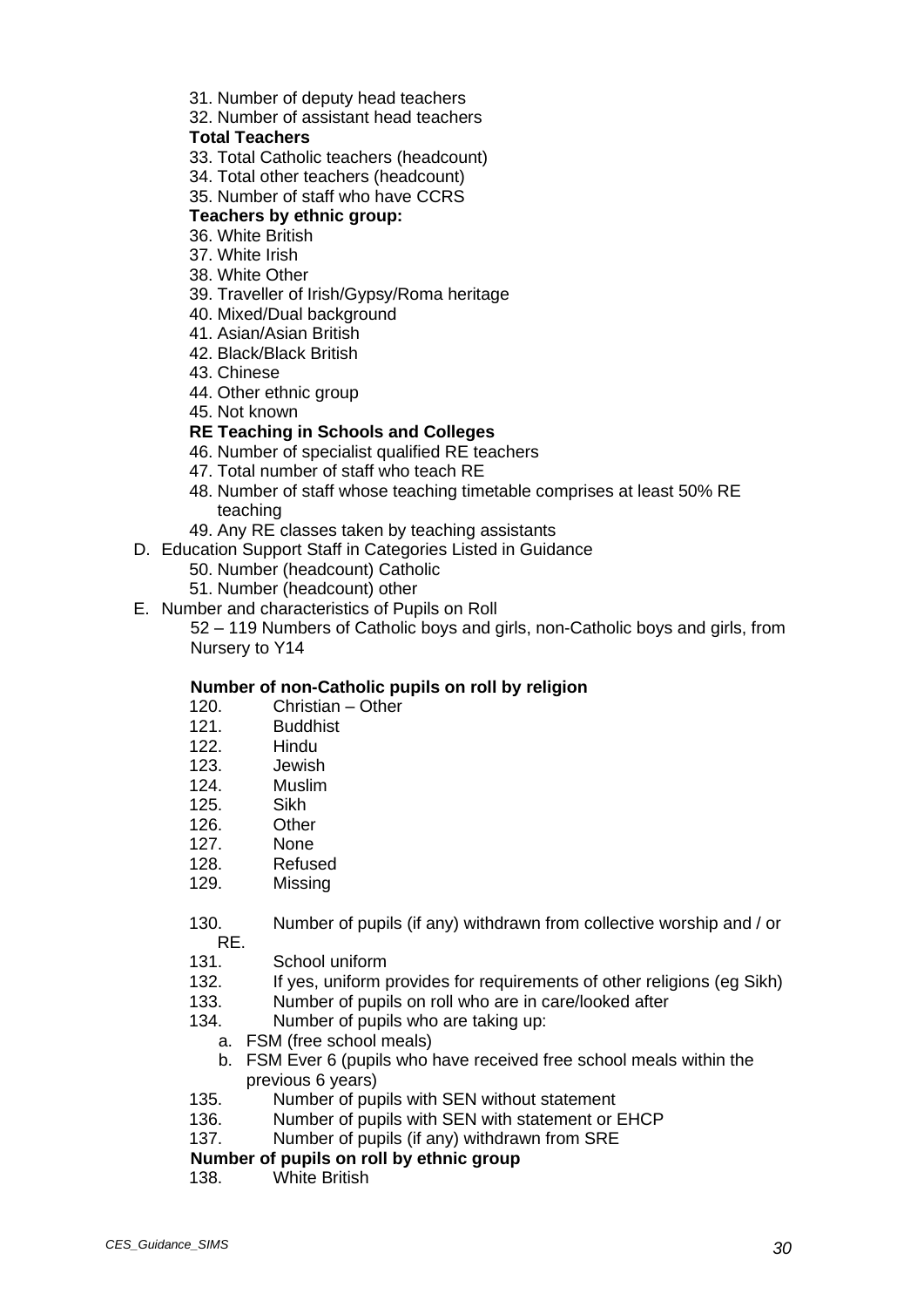- 139. White Irish<br>140. White Othe
- 140. White Other<br>141. Traveller of I
- 141. Traveller of Irish/Gypsy/Roma heritage<br>142. Mixed/Dual Background
- 142. Mixed/Dual Background<br>143. Asian/Asian British
- 143. Asian/Asian British<br>144. Black/Black British
- 144. Black/Black British<br>145. Chinese
- 145. Chinese<br>146. Other eth
- 146. Other ethnic group<br>147. Refused
- 147. Refused<br>148. Not knov
- Not known
- F. Data Collection and Management Information<br>149. Management Information Syste
	- Management Information System (MIS) that your school/college uses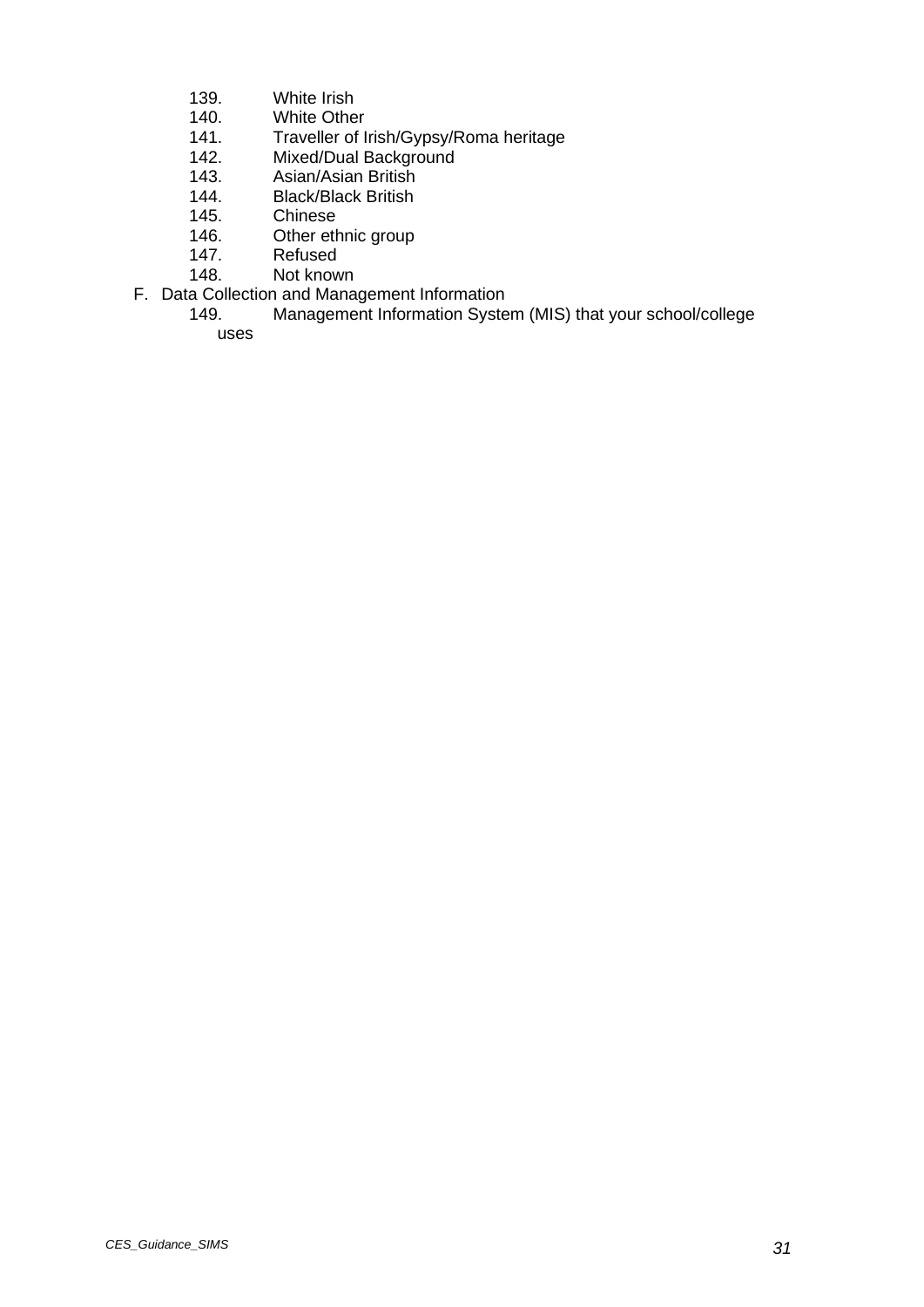# <span id="page-31-0"></span>**Appendix F - Adding Missing Lookups for the CES Census**

The SIMS software categorises the religion and ethnicity of a pupil or member of staff according to the DCSF/WG statutory list. The Census requires certain religious and ethnic lookups for staff and students; some SIMS users, however, do not have these lookups. The following process will add the missing categories and confirm that, if they are already present, they are properly set up.

#### **Staff: Traveller of Irish / Gypsy / Roma Heritage**

- Follow the Tools | Lookups | Maintain route.
- In Description, type *Ethnicity* and in Data Area select *Staff*.
- Click *Search*, highlight the resulting "Ethnicity Staff" field and click *Open*.
- When the list of ethnic categories is displayed under "2. Values," click on *New* to the right of the list. An "Add/Edit Lookup Value" box will appear.
- Enter *WIRT*, *Traveller of Irish / Gypsy / Roma Heritage*, and *WOTH – White, any other White Background* in the three fields.
- Make sure that the Active box is checked, and Click *OK*.
- Click the *Save* button on the left side of the screen. You will see a pop-up message about needing to exit SIMS to allow the changes to take effect; click *OK*.

#### **Staff: Catholic Religion**

Some schools already have lookups for Catholic staff.

- Follow the route Tools | Lookups | Maintain.
- In Description, type *Religion* and in Data Area select *Staff*.

• Click Search, highlight the resulting "Religion – Staff – Yes" field and click *Open*. If the school has a lookup value for *Catholic* or *Roman Catholic* staff (usually with a code like RC or ROC), it should be visible here and marked as Active; click Browse at the top of the screen and move to the next category (Students: Catholic Religion, below). If the list does not have a Catholic category (often there is nothing or "Not Collected" in the Values box), click on *New* to the right of the list. An "Add/Edit Lookup Value" box will appear.

- In Code, enter *RC*.
- In Description, type *Catholic*.
- Make sure that the *Active* box is checked.
- Click *OK*, then click *Save*. You will be reminded to log out to allow the changes to take effect: click *OK*.

#### **Students: Catholic Religion**

Most schools will have a *Catholic* or *Roman Catholic* category (usually code RC or ROC) for their students.

The SIMS Autumn release will automatically ensure that a student Catholic religion code is created if one does not already exist. If for any reason this does not happen, follow these steps:

- Go to Tools | Lookups | Maintain
- In Description, type *Home Religion* and in Data Area select *Student*.
- Click *Search*, highlight the resulting "Home Religion Student Yes" field and click *Open*.

If the school has a lookup value for Catholic or Roman Catholic students, it will be visible here. Highlight it and click the *Open* button on the right.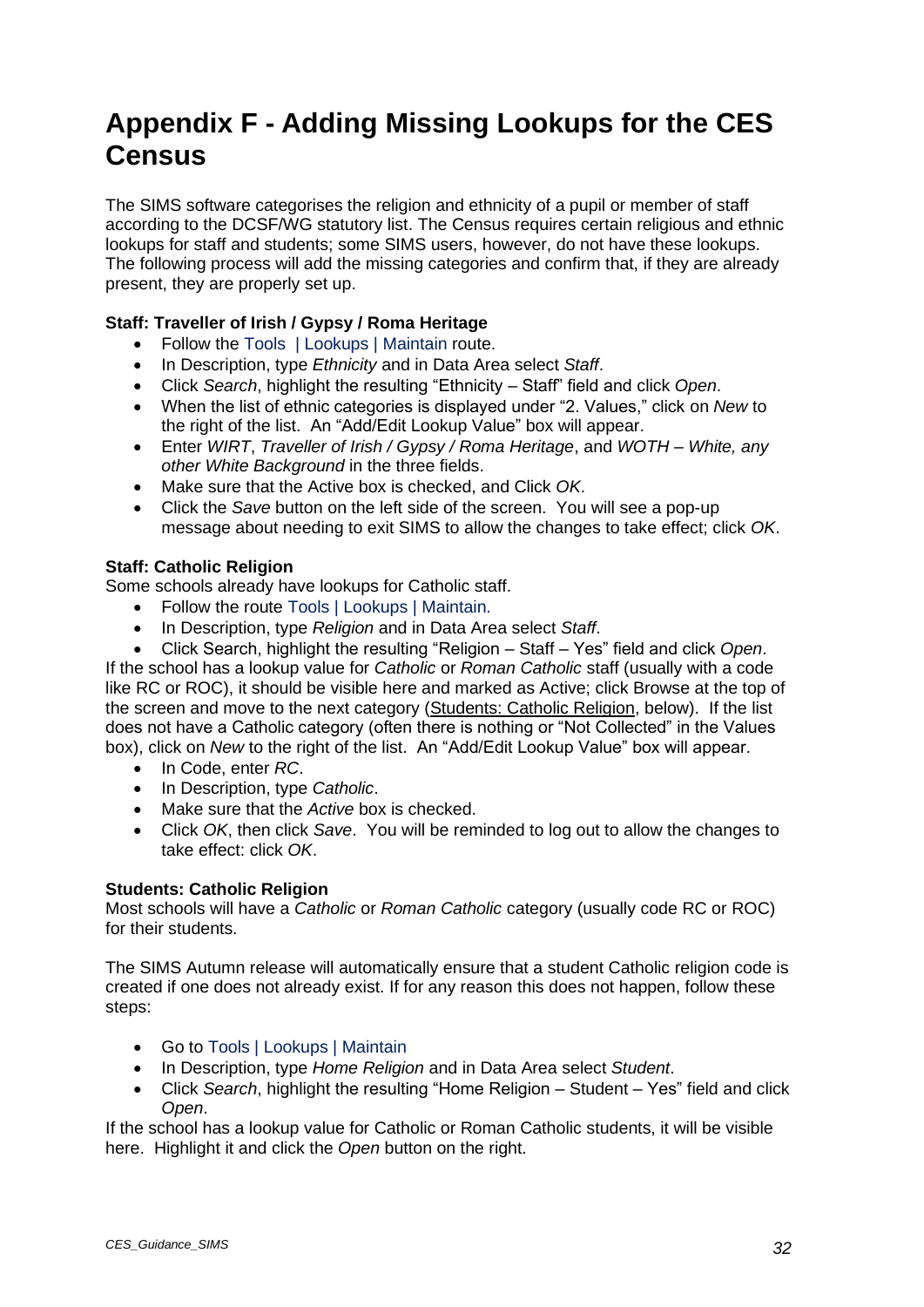• Confirm that the Category is set to *CH – Christian* and that the *Active* box is checked, and correct them if they are not. Click *OK*.

If the list does not have a Catholic category, click on *New* to the right of the list.

- In Code, enter *RC*.
- In Description, type *Catholic*.
- In Category, select *CH - Christian*.
- Make sure that the *Active* box is checked.
- Click *OK*.
- Click *Save*. You will be reminded to log out to allow the changes to take effect: click *OK*.

Once you have completed these steps, exit SIMS to allow the changes to take effect before re-opening SIMS and continuing.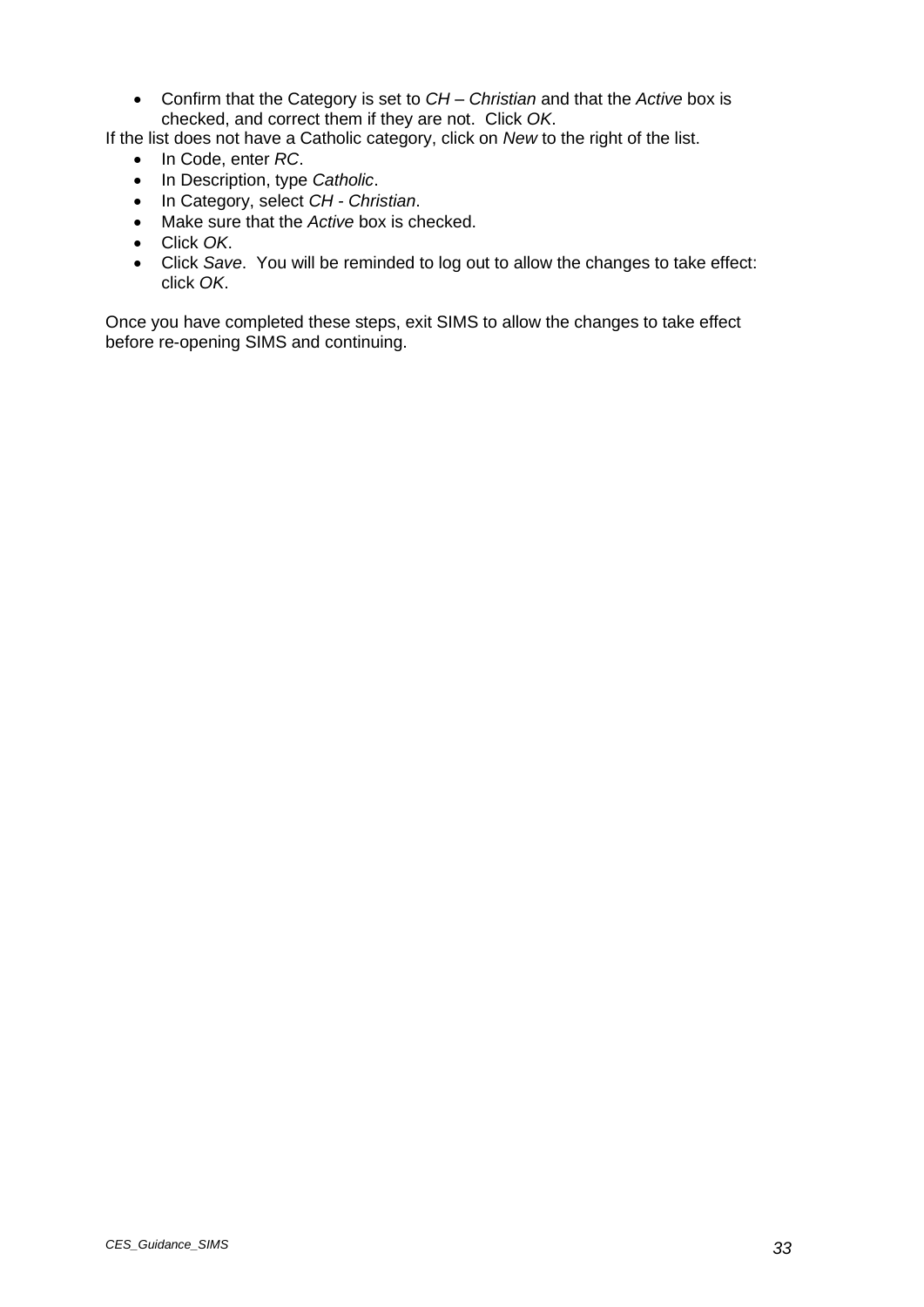# <span id="page-33-0"></span>**Appendix G: Matching the CES Census Lookups**

The CES Census derives a lot of information from SIMS data that has been entered into SIMS using lookup tables (drop down menus).

Some of the lookup table options must be matched to CES categories so that the data is extracted correctly.

The Lookup tables which need matching for the CES Census are:

For Staff:

- Catholic Religion
- Traveller of Irish / Gypsy / Roma Heritage Ethnicity

For Pupils:

• Catholic Religion

The route to matching the lookup tables is:

#### **Tools | Statutory Return Tools | Update CES Census Lookups**

| Routines<br>Seports<br>Focus<br>Forward<br>Back.                                                                                 | Window<br>Tools.<br>Admissions:                                                                                                | Help.<br>$^{\bullet}$ 1                 | MRDZSD2S                                                                                                                                                                                                      |                                                          | ig.                                                                    |
|----------------------------------------------------------------------------------------------------------------------------------|--------------------------------------------------------------------------------------------------------------------------------|-----------------------------------------|---------------------------------------------------------------------------------------------------------------------------------------------------------------------------------------------------------------|----------------------------------------------------------|------------------------------------------------------------------------|
| <b>A External</b><br><b>Home Page</b><br>12/11/2013                                                                              | Lookups<br>Other Schools<br>Setups                                                                                             | Setup Message Options                   | 鱼                                                                                                                                                                                                             |                                                          | P Compute Documentation C Help 32 Close                                |
| School Bulkans<br>Title<br>CPD programme for the au.                                                                             | Housekeeping<br>Maintain Medical Event                                                                                         | ٠<br>٠<br>Academic Management<br>hments | <b>Altendance Surroury</b><br>75                                                                                                                                                                              |                                                          |                                                                        |
|                                                                                                                                  | Statutory Fature Tools<br>Pupil Premium<br>æ<br>Check for Lindate<br>System Diagnostics<br>Performance<br>Validate Memberships | Duplicate QAN Report                    | Import Qualification Data<br>Retneve Authorised Census Return Files<br>Update QANs and Discount Codes for Course Manager<br>Update Hours for Early Years<br>Update Top-up Funding<br>Update Adopted from Care | bott Absence                                             | <b>Unauthorised Absence</b>                                            |
| Cover.<br>Favournos<br>Staff<br>CAPITA<br>Schools CES Census<br>School Cereus<br>SCILUS<br><b>Student Details</b><br>SupportNet. |                                                                                                                                |                                         | Update CES Cermin Leokum<br>School Workforce Census Settings<br>Reconcile Post-16 Course & Exam Results<br>Beconcile Post-16 Course & Exam Entries                                                            | Assembly                                                 | <b>NAMES</b><br><b>Category</b><br>Assembly<br><b>Extra</b> Curricular |
| BulK Update<br>Maintain<br>Page(a): 11 2 3 4                                                                                     |                                                                                                                                |                                         | 13/11/2013 16:00 - 16:30<br>14/11/2013 16:00 - 17:00<br>14/11/2013 16:00 - 17:30                                                                                                                              | Department meeting<br><b>School Choir</b><br>SMT Meeting | Parents' Evening<br>Meeting<br>Extra Cutticular<br>Meeting<br>Mors     |
| Mercis Reports Students Mercaheets                                                                                               |                                                                                                                                |                                         |                                                                                                                                                                                                               |                                                          |                                                                        |

To match Catholic to the look up tables, follow the route shown above; this will bring you to the screen below.

The SIMS lookups will appear in the drop down menu at the right hand side of each category for which they refer.

If you click the down arrow next to Catholic Religion a drop down box appears. Move the cursor to *Catholic* (or *Roman Catholic*) and click on this choice. This will place *Catholic* in the Catholic Religion box.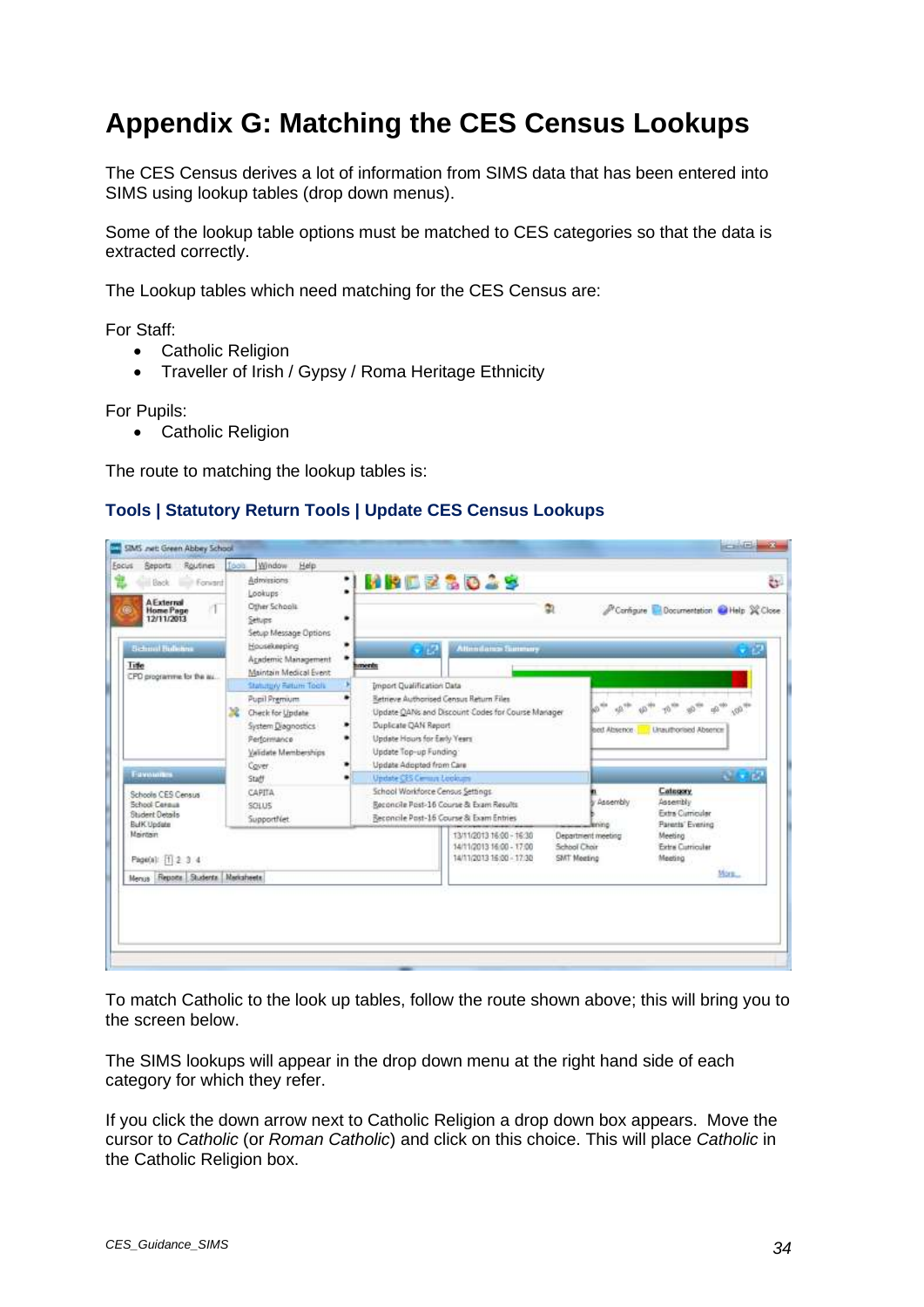| - SIMS .net: Green Abbey School                                                          |                      |  |        |   | о                    | ×  |
|------------------------------------------------------------------------------------------|----------------------|--|--------|---|----------------------|----|
| Reports Routines<br>Window<br>Focus<br>Tools<br><b>Case · Witness 833 日中国引出的区区出会口名区盟</b> | Help                 |  |        |   |                      | Ġ. |
| <b>Update CES Census Lookups</b>                                                         |                      |  |        |   |                      |    |
| Save Undo                                                                                |                      |  |        |   | Links - Help & Close |    |
| 1 Staff Related Lookups 2 Pupil Related Lookups                                          |                      |  |        |   |                      |    |
| <b>Staff Related Lookups</b>                                                             |                      |  |        |   |                      | ۸  |
| Catholic Religion                                                                        | Christian - Catholic |  | $\sim$ | ٠ |                      |    |
| Traveller of Irish/Gypsy/Roma heritage Ethnicity Traveller of Irish Heritage             |                      |  | $\sim$ | ٠ |                      |    |
| <b>2 Pupil Related Lookups</b>                                                           |                      |  |        |   |                      |    |
| Catholic Religion                                                                        | Christian - Catholic |  | ×      | ٠ |                      |    |
|                                                                                          |                      |  |        |   |                      |    |

Now move the cursor to the *Traveller of Irish/Gypsy/Roma Heritage* box and click on *Traveller of Irish/Gypsy/Roma Heritage* as shown in the screen below.

| == SIMS .net: Green Abbey School                                             |                                                                                                                                                                                                                                                                                                                                                                                                                                                                                                                                                                                                                                                                  | $\times$             |
|------------------------------------------------------------------------------|------------------------------------------------------------------------------------------------------------------------------------------------------------------------------------------------------------------------------------------------------------------------------------------------------------------------------------------------------------------------------------------------------------------------------------------------------------------------------------------------------------------------------------------------------------------------------------------------------------------------------------------------------------------|----------------------|
| Routines Tools Window Help<br>Focus<br><b>Reports</b>                        |                                                                                                                                                                                                                                                                                                                                                                                                                                                                                                                                                                                                                                                                  |                      |
|                                                                              | Book - Differenced & 8 Life & 9 Million & & 4 O & C. 22                                                                                                                                                                                                                                                                                                                                                                                                                                                                                                                                                                                                          | Ğ.                   |
| <b>Update CES Census Lookups</b>                                             |                                                                                                                                                                                                                                                                                                                                                                                                                                                                                                                                                                                                                                                                  |                      |
| Save Undo                                                                    |                                                                                                                                                                                                                                                                                                                                                                                                                                                                                                                                                                                                                                                                  | Links - Help X Close |
| 1 Staff Related Lookups 2 Pupil Related Lookups                              |                                                                                                                                                                                                                                                                                                                                                                                                                                                                                                                                                                                                                                                                  |                      |
| 1 Staff Related Lookups                                                      |                                                                                                                                                                                                                                                                                                                                                                                                                                                                                                                                                                                                                                                                  |                      |
| Catholic Religion                                                            | Christian - Catholic                                                                                                                                                                                                                                                                                                                                                                                                                                                                                                                                                                                                                                             |                      |
| Traveller of Irish/Gypsy/Roma heritage Ethnicity Traveller of Irish Heritage | ü                                                                                                                                                                                                                                                                                                                                                                                                                                                                                                                                                                                                                                                                |                      |
| 2 Pupil Related Lookups<br>Catholic Religion                                 | White, British<br>White, Irish<br>White, any other White Background<br>Asian or Asian British, Bangladeshi<br>Asian or Asian British, Indian<br>Asian or Asian British, Any other Asian Background<br>Asian or Asian British, Pakistani<br>Black or Black British, African<br>Black or Black British, Caribbean<br>Black or Black British, Any other Black background<br>Chinese<br>Mixed, any other mixed background<br>Mixed White and Asian<br>Mixed. White and Black African<br>Mixed. White and Black Caribbean<br>Any other ethnic background<br>Did not wish to be recorded<br><b>Traveller of Irish Heritage</b><br>Gypsy/Roma<br>White Eastern European |                      |

Continue this process for adding *Catholic Pupils*.

Click Save.